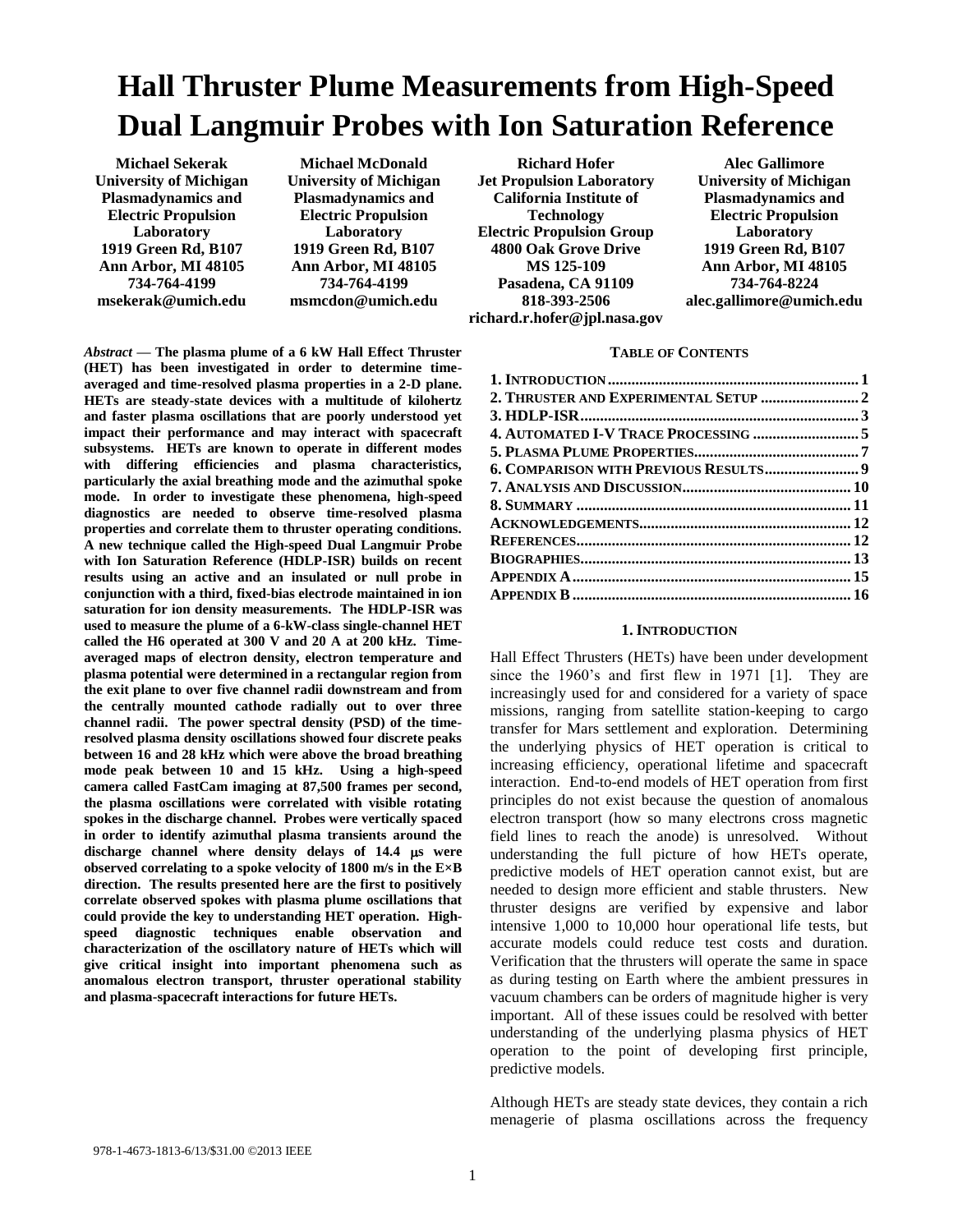spectrum from 1 kHz - 60 MHz [2] and higher with the breathing mode and rotating spokes modes of primary interest. The so-called breathing mode, a global depletion and replenishment of neutrals akin to the predator and prey models of ecosystems, is commonly observed in HET operation [3–5] and numerical models [6–8] from 15-35 kHz. The spoke modes are azimuthally propagating waves travelling within the channel in the E×B direction (axial electric field crossed with the radial magnetic field, counterclockwise in the H6). Both phenomena are believed to be related to ionization processes and it is uncertain how they interact or feed off each other; however, it is strongly suspected these modes greatly affect anomalous electron transport. Janes and Lowder [9] first discussed oscillating azimuthal electric fields as the cause for spokes and electron transport. McDonald [10–12] and Raitses et al [13, 14] further explored whether so-called spokes (rotating azimuthal waves) could explain anomalous electron transport, but further conclusive evidence is needed.

Brown [15] showed that at low discharge voltages the thruster would operate either in a high-efficiency (low mean discharge current and oscillations) or low-efficiency (high mean discharge current and oscillations) mode with only slight differences in magnetic field settings, chamber pressure, cathode flow fractions or with externally supplied ambient gas. This transition occurred more readily at higher voltages (closer to flight levels) at lower chamber pressure suggesting that the thrusters may operate differently in the space environment then test facilities on Earth. Further research showed the transition to more efficient operation correlated to stronger spoke modes. [11] Concluding that thruster efficiency and stability are linked to the oscillatory breathing and spoke modes that time-averaged diagnostics cannot detect, the issue becomes how to understand the interaction and dominance of one mode over the other. In order to investigate these phenomena in an effort to build a complete picture of HET operation for system design, highspeed diagnostics are necessary.

The effect of spokes on the transient plume properties is investigated in this work where plasma properties are measured at 100's of kHz and match spoke oscillations observed with high-speed imaging. This paper is meant to initiate a series of publications where the oscillatory nature of HETs were investigated using the new techniques of high-speed probes and imaging described herein. While only one operating condition of one thruster is described here, future publications will expand to different operating conditions and a Nested Hall-effect Thruster (NHT). These experiments are intended to eventually aid in theoretical HET and NHT development by improving our understanding of their fundamental operation, which will have a direct benefit to space system designs that incorporate HETs or NHTs for orbit-raising and/or station keeping.

## **2. THRUSTER AND EXPERIMENTAL SETUP**

<span id="page-1-0"></span>The ideal test platform for investigating transient plasma properties within an HET is to use a well characterized existing thruster, which is the H6 shown in [Figure 1.](#page-1-1)

# *H6 Hall Thruster*

The H6 Hall thruster is a 6-kW class Hall thruster with a nominal design voltage of 300 V and a 7% cathode flow fraction. It uses a centrally-mounted cathode (mounted coaxially on thruster centerline) with a lanthanum hexaboride  $(LaB_6)$  insert. The inner magnet coil is continuously wound while the outer coil consists of eight discrete solenoid cores wound in series and separated by 45 degrees. The outer pole is designed such that inside the discharge channel the magnetic field is azimuthally uniform to less than one Gauss.

The H6 was a joint development effort of the University of Michigan, NASA Jet Propulsion Laboratory (JPL) and the Air Force Research Laboratory (AFRL) at Edwards AFB, and a separate copy of the thruster is maintained at each institution. It is notable for its high total efficiency, 64% at nominal 300 V, 20 mg/s (6.1 kW) operation and 70% at 800 V, 6 kW operation [16]. Slightly different nominal operating conditions are used between institutions. At the University of Michigan work by Reid, Shastry, Huang and McDonald studied operation between 5 and 30 mg/s flow rates, but primarily focused on 20 mg/s for approximately 6 kW operation at 300 V. Work by Hofer at the JPL has tuned the H6 to even discharge currents and power levels, i.e., 20 A for exact 6 kW operation at 300 V. For xenon these operating conditions vary only by a few percent in current or mass flow rate  $(1 \text{ mg/s } Xe \sim 1 \text{ A})$ , but peak magnetic field strengths between the two cases may vary by up to 15%. At the 300 V, 20 mg/s Michigan operating condition the H6 has a 20.3 A discharge current, produces 397 mN of thrust at a specific impulse of about 1900 s [17]. At the nominal 300 V, 20 A, 6 kW JPL condition, the specific impulse is 1950 s with a thrust of 401 mN [16].



**Figure 1 The H6 6-kW Hall thruster, left, before first firing in 2006; right, at nominal 300 V, 20 mg/s (20.3 A) operating conditions. Images courtesy of Reid [17].**

<span id="page-1-1"></span>Since first firing in 2006 the H6 has been well characterized by a variety of diagnostic and modeling techniques at Michigan, JPL and AFRL. Six experimental doctoral dissertations have focused on the thruster to date, [10, 17–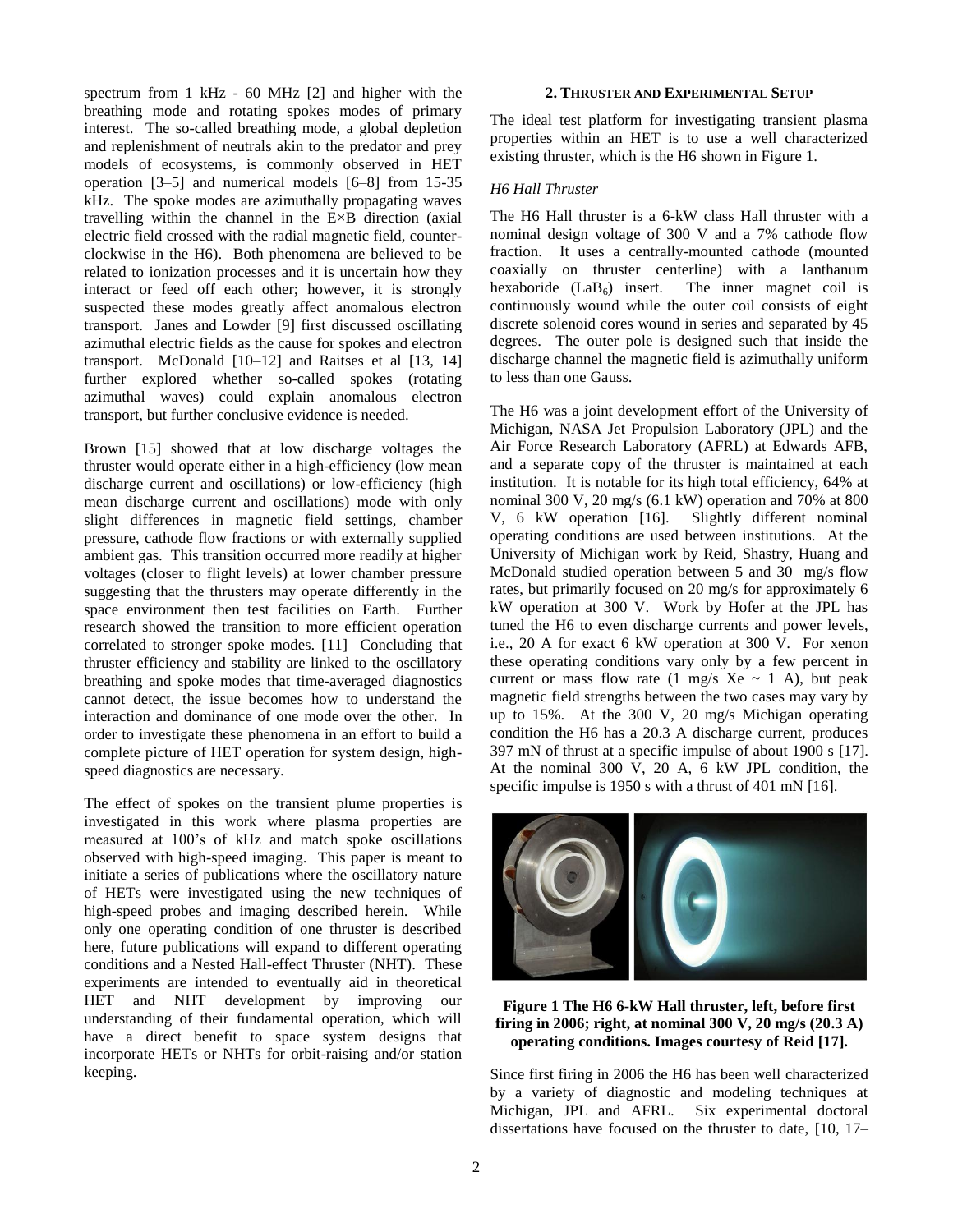21] which have spawned numerous associated conference and journal articles. Modeling of the H6 has been performed using the hybrid Particle-In-Cell (PIC) simulation HPHall-2 [22] and the more recently developed fluid code Hall-2De [23]. The H6 is a well characterized HET with multiple references for steady-state values and provides an ideal platform for high-speed investigations of oscillatory plasma phenomena undoubtedly present.

The xenon propellant is delivered to the HET using MKS and Alicat Scientific MC Series mass flow controllers through electro-polished stainless steel lines. Mass flow calibration takes place through a Bios Definer 220M DryCal system plumbed in parallel to the anode and cathode feed lines with an accuracy of 1% of reading between 50-5000 sccm. Mass flow calibrations are taken for each mass flow controller at several flow rates and a linear fit is used to determine the flow produced at any arbitrary set point. The AC component of the thruster discharge current was measured with a Tektronix TCP 312 split-core Hall current sensor with a DC-100 MHz bandwidth. The signal was measured on the discharge current line external to the chamber and was acquired simultaneously with HDLP-ISR signals on the same Data Acquisition (DAQ) system described later.

#### *Facility Information*

Testing occurred in the Large Vacuum Test Facility (LVTF) of the Plasmadynamics and Electric Propulsion Laboratory (PEPL) at the University of Michigan. The LVTF is a 200 m<sup>3</sup> stainless steel-clad vacuum chamber 9 m long and 6 m in diameter. Rough vacuum is achieved with two 2000 CFM blowers backed by four 400 CFM mechanical pumps with a final base pressure in the low  $10^{-7}$  Torr achieved by seven CVI TM-1200 re-entrant cryopumps with  $LN_2$  baffles and a nominal pumping speed of 500,000 L/s on air or 240,000 L/s on xenon. During thruster operation the chamber pressure was  $1\pm0.1x10^{-5}$  Torr, corrected for xenon, as measured with a nude and external ion gage.

#### *Motion Stages*

Two perpendicularly-mounted motion stages, one radial and one axial, were used to acquire plasma plume data in a 2-D plane. The radial stage is a 1.5 m long Aerotech ATS62150 ball screw stage driven by a stepper motor as shown in [Figure 2.](#page-2-1) It is used in open loop position feedback mode with a 15 V string potentiometer to monitor the radial stage position during movement. The axial stage is a 0.5 m long Parker Trilogy T2S I-Force Ironless Motor Positioner, a linear motor capable of a maximum of 6 g acceleration and 5 m/s velocity. This stage is better known as the Highspeed Axial Reciprocating Probe (HARP) and is used for axial injection of plasma probes into the thruster plume as shown in [Figure 2.](#page-2-1) It operates in a closed loop position feedback mode with  $5 \mu m$  resolution Renishaw LM10 encoder. Both stages are operated by Aerotech motion controllers, an Aerotech MP10 for the radial stage and an Aerotech CP20 for the axial HARP stage, that are both automated from LabView.



**Figure 2 HDLP-ISR mounted on HARP shown at full extension to the discharge channel exit plane on cathode centerline.**

# <span id="page-2-1"></span>*High-Speed Imaging*

High-speed imaging was acquired with a Photron SA5 FASTCAM with a Nikon ED AF Nikkor 80-200mm lens at its maximum aperture f/2.8. The SA5 is capable of up to 1,000,000 fps with 128x16 pixel resolution, but was used at 87,500 fps with 256x256 pixel resolution for this testing. The Fourier analysis techniques described by McDonald [12, 24] were applied to the FastCam videos to determine breathing and spoke mode frequencies.

# **3. HDLP-ISR**

<span id="page-2-0"></span>The first technique for measuring plasma properties was the electrostatic probe developed by Irving Langmuir circa 1924 [25] and remains one of the most fundamental diagnostics for plasma measurements today. The Langmuir probe consists of a small metallic electrode, usually a wire, inserted into a plasma and biased at various voltages to measure the current response known as I-V traces (for current-voltage). The plasma properties including density, plasma potential and electron temperature or electron energy distribution function (EEDF) can be calculated with the voltage-current traces as discussed in Section 4. Due to their ubiquitous use, Langmuir probe theory has enjoyed considerable attention within the literature [25–32] so only the relevant basics will be recapitulated here.

#### *High-speed Dual Langmuir Probe (HDLP)*

Langmuir probe voltages can be varied slowly to generate time averaged measurements of plasma properties or can be swept fast to measure plasma transients, exemplified by [3] where the plasma properties and EEDFs were measured at a remarkable 400 kHz. Such measurements were made possible using the High-speed Dual Langmuir Probe (HDLP) [33–35] developed by Lobbia shown schematically in [Figure 3.](#page-3-0) The HDLP uses an active and null probe to cancel the capacitive current, *Icap*,

$$
I_{cap} = C \frac{dV}{dt} \tag{1}
$$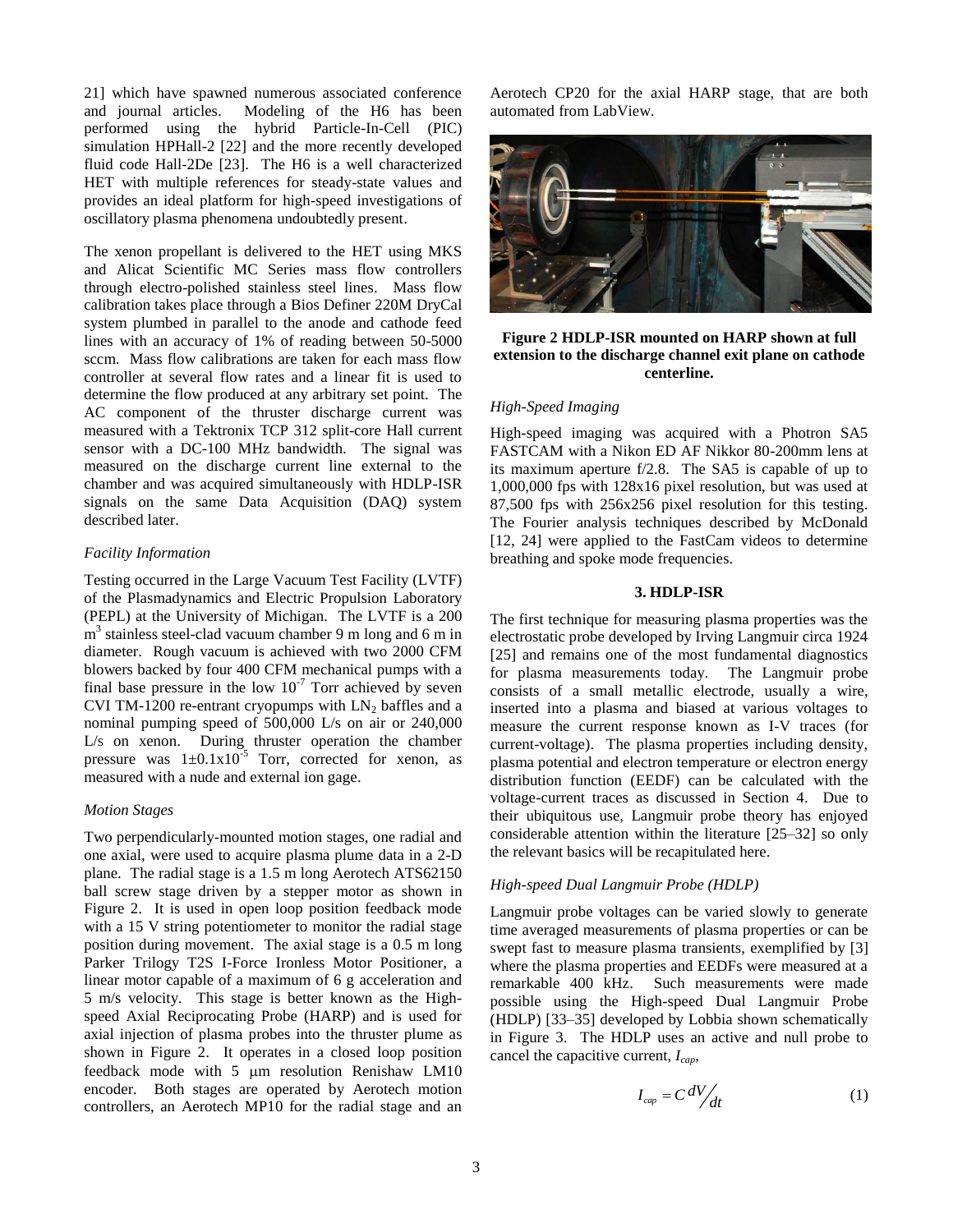generated by rapid, high amplitude (i.e. large  $dV/dt$ ) voltage sweeps with the resulting plasma currents measured by a wideband current transformer manufactured by Pearson Electronics (Pearson coil) in the vacuum chamber. However, the current transformer cannot measure DC currents so either a shunt resistor must be used or another reference to the low frequency current is necessary.



# <span id="page-3-0"></span>**Figure 3 Diagram of HDLP adapted from Lobbia [34] showing active and null probes with capacitances represented schematically.**

#### *Ion Saturation Reference*

The null probe in the HDLP is meant to cancel capacitive current due to stray and line capacitance as well as cancel noise incident on both probes, but the plasma sheath capacitance is of order 10's pF [36]. Consider  $a \pm 50$  V, 200 kHz sine voltage signal, the maximum  $dV/dt$  yields a peak capacitive current from (1) of 630  $\mu$ A assuming a 10 pF sheath capacitance. This current overwhelms the plasma current in the ion saturation region where the current is also of the order  $100 \mu A$ . Therefore, an alternative, reliable measurement of the ion saturation current is needed that fluctuates with the plasma. The solution is to use a second Langmuir probe several millimeters or more away, far enough not to disturb the swept probe, but close enough to maintain reasonable spatial resolution. This probe is maintained at a continuous negative bias for time resolved ion saturation measurements. Additionally, this probe is able to provide the ion saturation portion of the I-V trace which acts as the DC reference necessary for the HDLP probe which was not provided by the current transformer. The resulting system is hereby known as the HDLP-ISR.

## *Temporal Limits*

Lobbia discussed the temporal limits of Langmuir probes in [34] and only the important results will be discussed here. A full set of frequency limitations were developed for Langmuir probe measurements based on plasma properties and probe characteristics. As summarized in Table 1 of [34], the near-field region for a typical HET has the frequency limits in the single to hundreds of MHz, which are well above the sweep frequency used here of only 200 kHz. The stray capacitance is mitigated by the HDLP configuration which uses a null probe. The mutual capacitance limitation is avoided with the HDLP-ISR because shunt resistors are not used since the ISR provides the DC reference.

#### *HDLP-ISR Hardware*

A 200 kHz sinusoidal signal generated by a Tektronix AFG3101 is amplified using a Krohnhite 7500 wideband power amplifier capable of DC to 1 MHz output with  $\pm$ 200V range to generate the probe bias. The DAQ system consists of eight channels sampled at 180 MHz with 16-bit AlazarTech ATS9462 digitizers. The HDLP current is measured with the active and null probe lines wound in opposite directions through a model 6585 Pearson coil protectively mounted inside LVTF with less than 2 m of cable length from the probe tip to current measurement location to minimize capacitance. The ISR current is measured external to LVTF across a shunt resistor through an Analog Devices AD 215 120 kHz low distortion isolation amplifier where the  $2 \mu s$  offset has been accounted for. The 2 us offset was specified on the data sheet and verified using the AFG3010 and a Tektronix digital oscilloscope. The probes consist of 0.38 mm diameter pure tungsten wire with 3.2 mm exposed for the active HDLP probe and 3.3mm exposed for the ISR probe.

In [Figure 2,](#page-2-1) the bottom probe was the HDLP and the top probe was the ISR, which were separated by 26.5 mm. This gap is larger than preferred for HDLP-ISR operation since the ISR probe will be sampling a different segment of plasma and will not provide the correct ion saturation current to correct the HDLP trace. However, the fluctuations in ion saturation current are  $10$ 's to  $100$ 's of  $\mu$ A and the rest of the I-V trace is 10's to 100's mA as seen in [Figure 4](#page-3-1) so the effect on electron density calculations is negligible.



<span id="page-3-1"></span>**Figure 4 Example time history of probe bias and probe current for the first 0.05 ms of the channel centerline**   $(R/R_{channel} = 1)$  shot. Each half-cycle of the probe bias **was "chopped" into an individual I-V trace for calculating plasma properties.**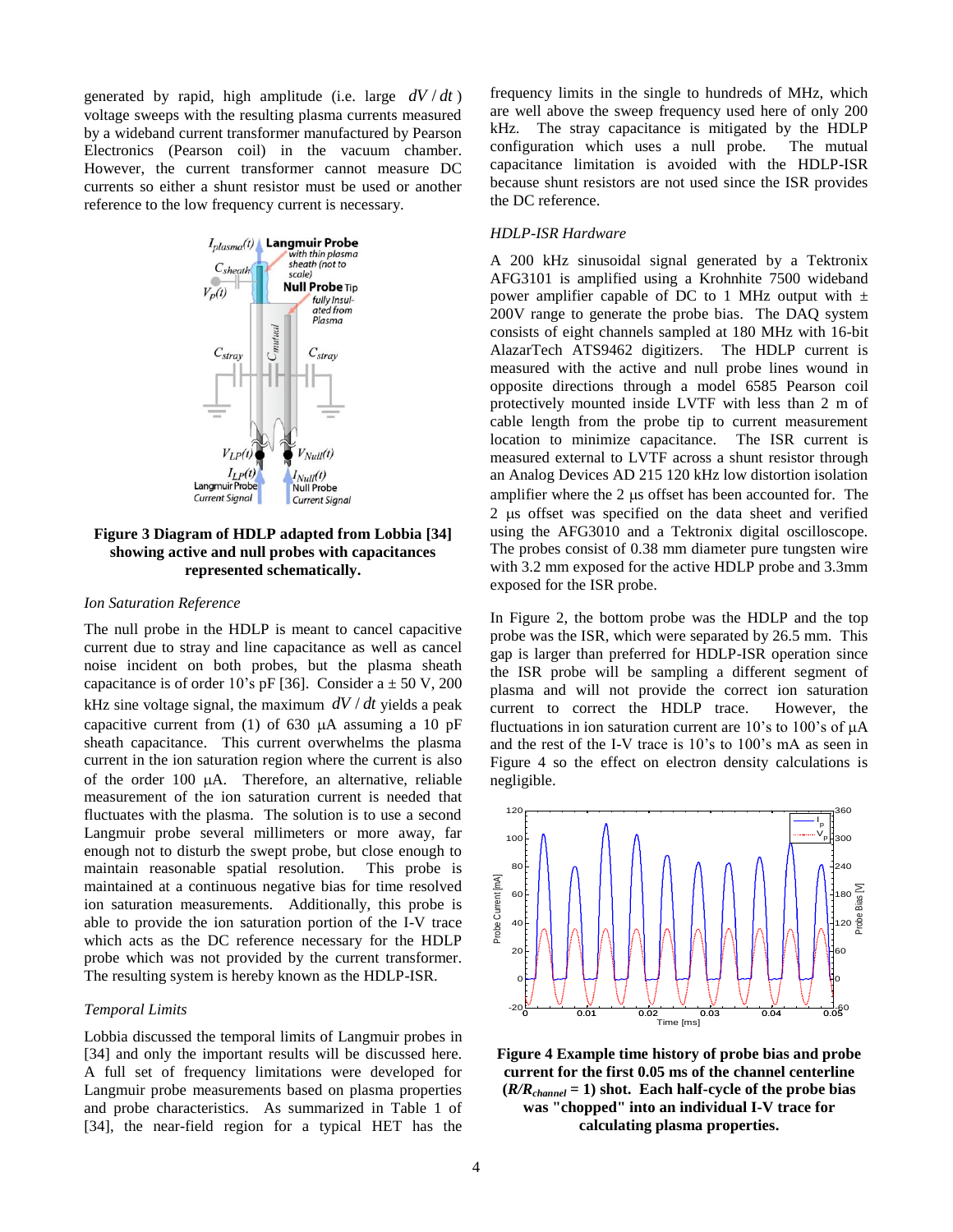The voltage range swept for the HDLP varied based on radial location, but in general ranged from  $-50$  to  $+150$  V around the floating potential. At each radial location, the probes were first injected to generate a floating potential profile for each shot. The probes were subsequently injected again while sweeping around the floating potential. [Figure 4](#page-3-1) shows an example segment of the time history trace for the probe bias and probe current. Note that each half-cycle of the probe bias and corresponding probe current form one complete I-V trace.

#### **4. AUTOMATED I-V TRACE PROCESSING**

<span id="page-4-0"></span>As will be shown later for this testing, time-resolved plasma measurements require processing of  $10^5$  to  $10^6$  I-V traces, which is impractical to do by hand. Therefore, an automated technique that was initially developed for HDLP [3, 33, 35] has been adapted for HDLP-ISR automated I-V trace processing. The premise of HDLP analysis is the standard collisionless, thin-sheath Langmuir probe theory which has been discussed in literature [25–32] with the basics outlined below. Note that all electron temperatures,  $T_e$ , in the equations below, are in eV. The criteria for thinsheath is the probe radius to Debye length  $(\lambda_D)$  should be greater than 1. A typical I-V trace for a cylindrical Langmuir probe is shown in [Figure 13](#page-14-1) of Appendix A and consists of three regions:

- 1. Ion saturation region where the probe is biased negative to repel most electrons and collect ions.
- 2. Electron retarding region approximately between the floating potential and the plasma potential where the probe is collecting both ions and electrons.
- 3. Electron saturation region where the probe is biased positive with respect to the plasma potential to repel ions and collect electrons.

#### *Probe Current and Electron Density*

The ion current to a probe accounting for the Bohm criteria and assuming only singly charged ions is [26]

$$
I_+ = 0.61 n_\infty e A_s v_B \tag{2}
$$

where  $n_{\infty}$  is the plasma density outside of the sheath, *e* is the fundamental charge,  $A_s$  is the sheath area and  $v_B$  is the Bohm velocity given by

$$
v_B = \sqrt{\frac{eT_e}{m_i}}.
$$
 (3)

The electron current to a probe biased at  $\phi$  in the electron retarding region, assuming a Maxwellian velocity distribution, is

$$
I_e = -\frac{1}{4} A_{probe} n_{\infty} e v_{th} \exp\left[\frac{\phi - V_p}{T_e}\right]
$$
 (4)

where  $A_{probe}$  is the area of the probe,  $V_p$  is the plasma potential and  $v_{th}$  is the thermal velocity

$$
v_{th} = \sqrt{\frac{8eT_e}{\pi m_e}}\tag{5}
$$

The electron density can be calculated from (4) with the electron saturation current,  $I_{e_{sat}}$ , the point at which the probe enters electron saturation

$$
n_e = \frac{I_{e_{sat}}}{0.25 A_{probe} v_{th}}.
$$
 (6)

#### *Plasma Potential*

While not as precise as emissive probes, plasma potential can be determined from Langmuir probe I-V traces by identifying the "knee" in the curve identifying the transition from electron retarding to electron saturation. As noted frequently in the literature, determining the plasma potential from the "knee" in the I-V curve is imprecise because the "break in the characteristic is frequently far from abrupt," [31] especially for a cylindrical probe where the transition from electron retarding to electron saturation is gradual even in the best of circumstances (c.f. Fig. 5 from [25]).

The slope of the electron current,  $dI_e/d\phi$ , is exponentially related to the probe bias and  $T_e$  as seen from the derivative of (4); therefore  $dI_e/d\phi$  should be increasing with  $\phi$  until the electron saturation region is reached where the slope will then decrease significantly. Therefore, the peak in  $dI_e/d\phi$ is a reasonable measure for plasma potential [30, 32]. As noted in [37], this method tends to under-predict the plasma potential where  $+2/-1$  V error was assumed on  $V_p$ calculations in that work. An example of detecting the  $dI_e/d\phi$  peak value is shown in the lower-left plot of Figure [13](#page-14-1) in Appendix A.

Testing with various methods of fitting lines to the electron retarding and electron saturation regions to determine  $V_p$ from the intersection yielded unsatisfactory results because the electron saturation region was not well represented by a straight line. Therefore, the method of determining  $V_p$ , and hence  $I_{e_{sat}}$  from the peak of  $dI_e/d\phi$  will be employed in this work. The electron saturation current is the electron current at  $V_p$  and is then used to calculate  $n_e$  from (6). Using this technique yielded more consistent results, which is critical for autonomous analysis of hundreds of thousands of I-V traces for time-resolved plasma property calculations.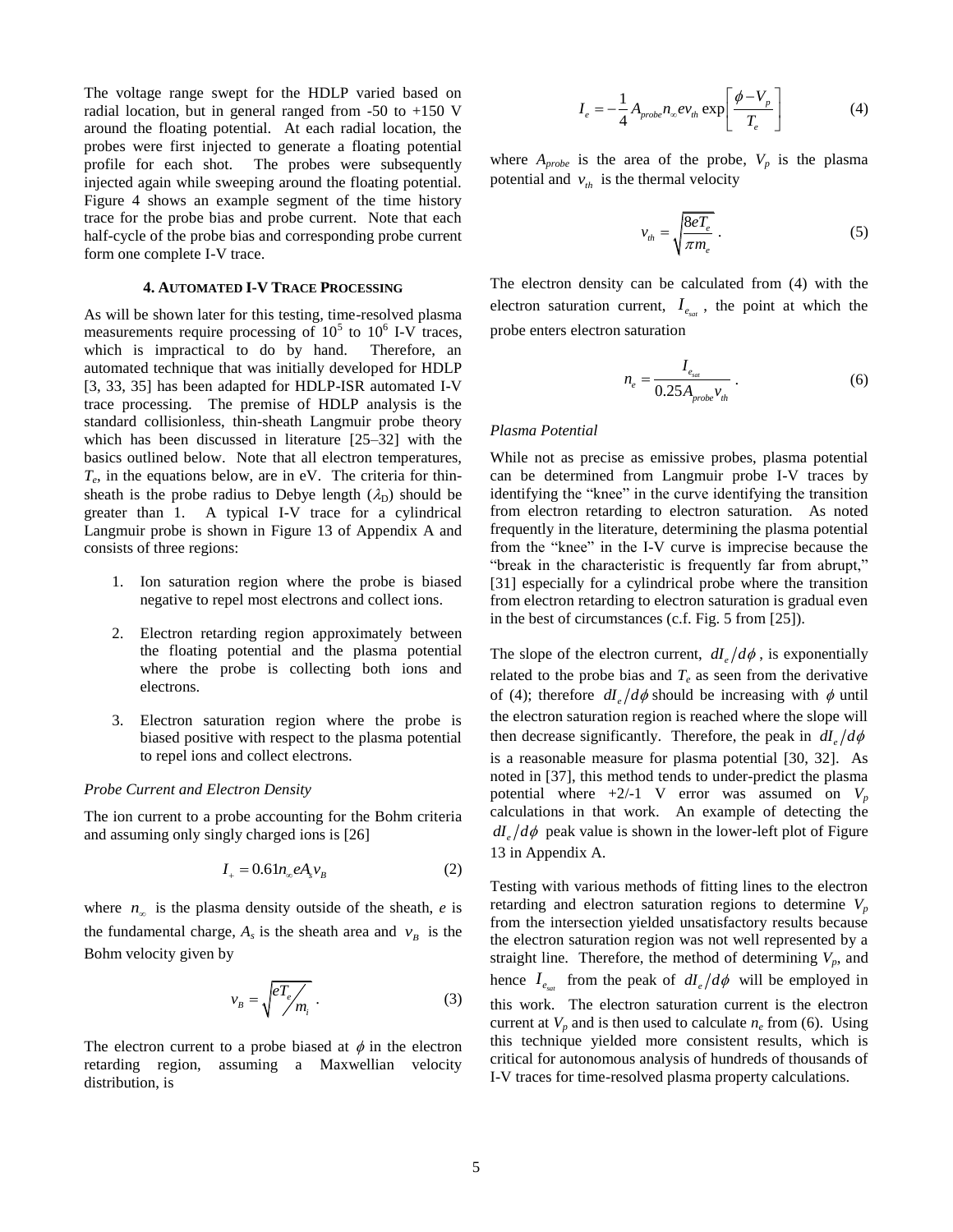#### *Electron Temperature*

The electron temperature with an assumed Maxwellian energy distribution for traditional, collisionless, thin-sheath Langmuir probe analysis is found from the inverse of the slope of  $\ln(I_e)$  versus  $\phi$  in the electron retarding region from the floating potential,  $V_f$ , to  $V_p$  (from taking the natural log of (4)). However selecting all points between  $V_f$  and  $V_p$ will include the gentle transitions (the gradual "knee") between the regions and thus skew the slope of the line, so only the linear points in the center between  $V_f$  and  $V_p$  should be selected. This process is simple to perform manually, but to automate analysis for 100,000's I-V traces, a reliable selection method is necessary. The slope of a line can be determined from as few as two points, so the selection criteria for what datum points to include from the tens to hundreds in the electron retarding region during a single I-V sweep could be stringent. However, the maximum number of reliable points are desired because Lobbia [35] points out the non-systematic  $T_e$  uncertainties are reduced by a factor of  $1/\sqrt{N_{T_e}-1}$  where  $N_{Te}$  is the number of I-V points used to calculate *T<sup>e</sup>* . Before a point selection method can be considered,  $V_p$  and  $V_f$  need to be determined.

The floating potential,  $V_f$ , is the point of zero crossing for the I-V trace; however, the ion saturation current portion of the trace is so small compared to the electron retarding and electron saturation currents that noise often corrupts the signal introducing significant error in determining the probe bias for zero current. This is a peculiarity to high speed Langmuir probe data because the floating potential is the characteristic typically easiest to measure with low speed I-V sweeps. For the HDLP-ISR system, the purpose of the ISR reference is to give a reliable ion saturation current to calculate ion density and compensate for this noise, but since the ISR bias is not varied  $V_f$  cannot be determined reliably.

The total current to the probe is the sum of (2) and (4). When the probe is at  $V_f$  the total current is zero because the ion and electron currents balance. Equating (2) and (4) and assuming  $A_s = A_{probe}$  for thin sheath yields a relationship for  $V_f$ ,  $V_p$  and  $T_e$  [29, 31] where the coefficient has been calculated for xenon

$$
V_p = V_f + T_e \ln \left[ \frac{1}{0.61} \sqrt{\frac{m_i}{2\pi m_e}} \right] \approx V_f + 5.8T_e. \tag{7}
$$

The importance of equation (7) is to show that the floating potential should be several electron temperatures below the plasma potential.

The value of  $dI_e/d\phi$  up to electron saturation should be approximately 0 for the entire ion saturation region since negligible electron current is collected and then from (4) it should become exponential after  $V_f$  up to  $V_p$  and  $I_{e_{sat}}$ . The lower left plot in [Figure 13](#page-14-1) in Appendix A shows this to be

accurate except close to  $V_p$ , which is clearly no longer exponentially increasing. Very near the plasma potential the I-V curve does not follow the simple, collisioinless, thinsheath model. A consistent and robust method for setting the lower bound of points to select for the  $T_e$  calculation is when  $dI_e/d\phi$  rises above some constant threshold value, which should be somewhat close to  $V_f$ . Subsequently, select a certain fraction of points between that threshold value and *V<sup>p</sup>* starting with the threshold value. This will ensure that no points are selected near the gentle transition region to electron saturation near  $V_p$ . An example of this threshold value is shown in the lower-left plot of [Figure 13](#page-14-1) in Appendix A. To illustrate this concept, consider a single I-V sweep with 50 datum points between  $V_f$  and  $V_p$ . Using a threshold value of 25% and an inclusion fraction of 40%, 15 of those points would be used to fit a straight line whose slope yields the electron temperature.

A parametric study was conducted by varying the threshold value (percentage of  $\left[dI_e/d\phi\right]_{peak}$  to begin selecting points) and the fraction of points to select between that threshold value and  $V_p$  as shown in the time-averaged results of Figure [5.](#page-5-0) The results were insensitive ( $T_e$  varying by less than  $\sim 0.1$ ) eV) to the threshold value as long as it was 15-33% of  $\left[dI_e/d\phi\right]_{peak}$ , which according to (7) should be ~1-2  $T_e$ above  $V_f$ . Selecting a fraction of points between the threshold value and  $V_p$  was insensitive until the fraction was large enough (75-100%) to include the electron saturation transition. This caused the electron temperature to be artificially increased as seen in [Figure 5](#page-5-0) by decreasing the slope of the fitted line. In fact, the values for threshold 20/fraction 50, threshold 25/fraction 40 and threshold 33/fraction 33 all lie on top of one another. Therefore, a threshold value of 25%  $\left[dI_e/d\phi\right]_{peak}$  was the start and 40%

of the  $\ln(I_e)$  points from there towards  $V_p$  were selected to conduct a linear fit to determine  $T_e$  with an example shown in the upper-right plot of [Figure 13](#page-14-1) of Appendix A.



<span id="page-5-0"></span>**Figure 5 Parametric variation of the threshold value and fraction of points used in calculating**  $T_e$  **for the timeaveraged results at** *R/Rchannel* **= 1 and a range** *Z/Rchannel* **from 0.5 to 2.**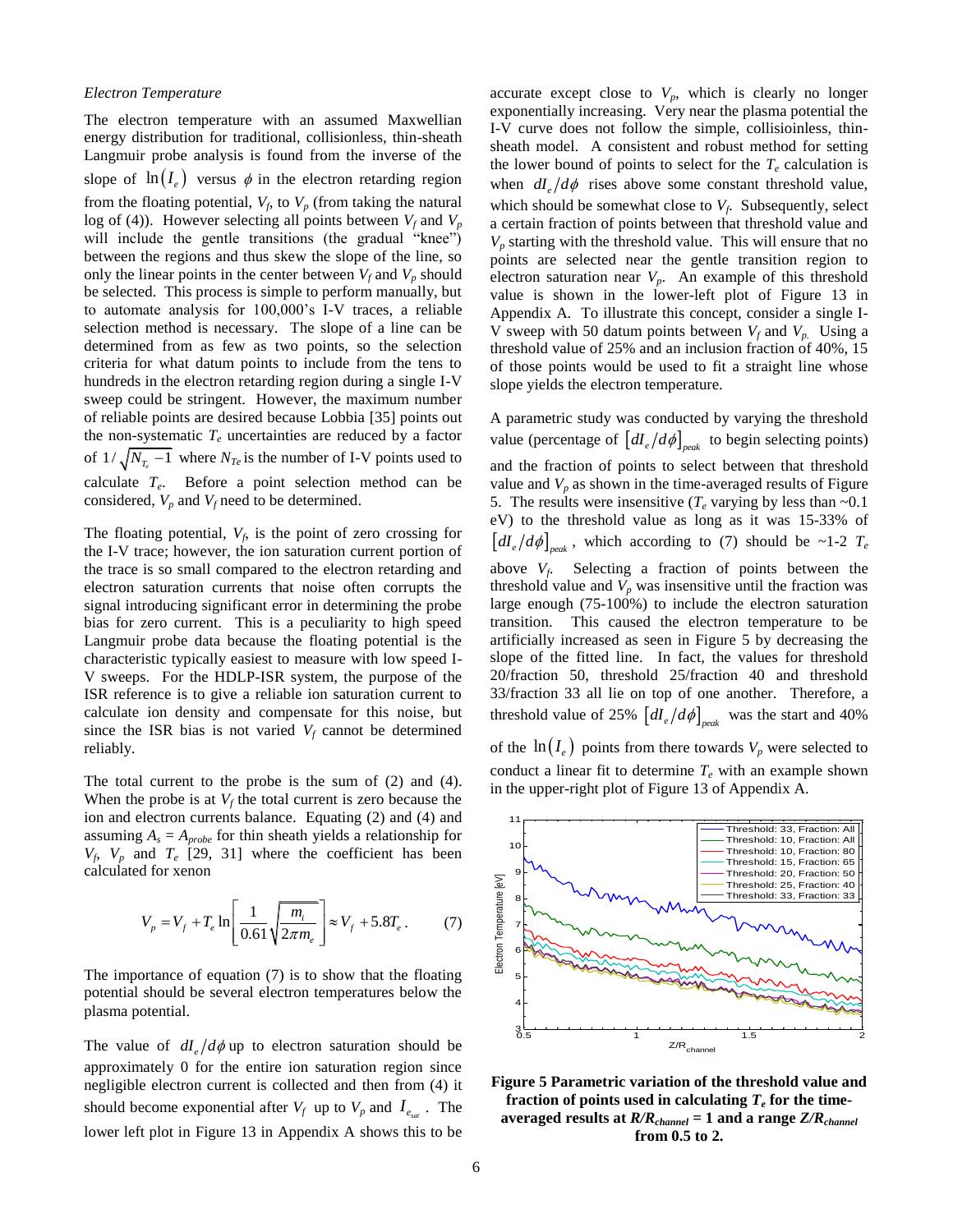# *Quality Control and Data Auditing*

[Figure 13](#page-14-1) of Appendix A shows a typical I-V trace and resulting analysis. The  $\left[dI_e/d\phi\right]_{peak}$  is well defined and is clearly below the peak probe bias which ensures electron saturation is achieved. Also shown is the linear fit to the selected electron retarding region to calculate electron temperature. The validity of results from automated data processing can be questionable without adequate quality controls in place to build confidence. In order to maximize the reliability of results from automated data processing, automatic reject criteria were developed for each I-V trace:

- 1. If  $R_p / \lambda_p \le 1$  then the probe was no longer in thin sheath regime.
- 2. If the potential for the  $dI_e/d\phi$  peak was within the last 10% of the I-V sweep, then the probe bias may not have reached plasma potential and entered electron saturation.
- 3. If the  $R^2$  value for the linear fit to  $\ln(I_e)$  versus  $\phi$ was less than 0.990, then the electron energy distribution may not have been Maxwellian or the data contained noise.

Finally, a manual auditing process was also used whereby traces were selected at random or odd features were examined on a trace-by-trace basis to determine regions of rejected data. An entire radial shot was rejected if the ISR current was of the wrong sign, which most likely resulted from experimental setup and operator error where the ISR bias was not applied. Additional entire radial shot rejection criteria were plasma properties not conforming to adjacent radial shots. These situations only occurred in 4 out of 61 shots.

#### **5. PLASMA PLUME PROPERTIES**

<span id="page-6-0"></span>The plasma plume properties are determined in multiple steps. Each injection of the probe into the plasma plume is analyzed individually to generate time-averaged and timeresolved quantities. The time-averaged quantities are stitched together to create 2-D contour maps of the plasma plume properties.

#### *Single HLDP-ISR Shot*

The HDLP-ISR was swept using a 200 kHz sine wave with each cycle completing two I-V sweeps (one up-sweep and one down-sweep). Each HARP injection lasted approximately 420 ms, which yielded approximately 168,000 I-V sweeps per radial location. Given the sinusoidal velocity profile of the HARP, the "dwell time" at each axial location was not constant. For the time averaged results, all sweeps within 1 mm of travel were averaged together to give one I-V trace to represent that point in the R-Z plane. This represented 100's to 1000's of I-V traces for each 1 mm of axial travel. Each I-V trace was processed using the automated algorithms and manual auditing described in Section 4 to generate time-averaged plasma properties as a function of axial distance for each radial location measured.

## *Time-Averaged Plasma Property Contour Maps*

The probes were injected 61 times at varying radial locations as shown in [Figure 6](#page-6-1) to measure plasma properties in a 2-D plane. Combining each individual probe injection yielded 2-dimensional contour maps of time-averaged plasma properties in the R-Z plane. The spatial domain extended from cathode centerline radially out to over 3 channel radii and from the channel exit plane downstream to over 5 channel radii. Slight smoothing was done for each injection and for the 2-D contours, although some small noise still remained which can be seen in the example electron temperatures of [Figure 5.](#page-5-0) The jagged edges of contour lines or small "islands" of increased or decreased plasma properties seen in the contour plots are due to such noise in the results and do not represent time-resolved plasma oscillations. A quadrant of the H6 is shown to scale at the contour plot top in order to show cathode and discharge channel locations for reference. All locations and lengths are non-dimensionalized by the discharge channel centerline radius, *Rchannel*. The results are shown in [Figure](#page-15-1)  [14,](#page-15-1) [Figure 15](#page-15-2) and [Figure 16](#page-15-3) of Appendix B for electron temperature, plasma potential, electron density and ion density, respectively.



# <span id="page-6-1"></span>**Figure 6 Top view of H6 (discharge channel not visible) with blue lines representing radial locations of probe injections with the HARP. Note the increased resolution (more injections per radial length) over the cathode on thruster centerline and over the discharge channel.**

[Figure 16](#page-15-3) of electron density shows a slight wave in the radial direction making the properties appear to "flicker" back and forth slightly like a flame. This is likely due to probe movement side-to-side during injection on the HARP of approximately  $\pm 2$  mm. As seen in [Figure 2](#page-2-1) the probes have a very long aspect ratio and likely did not shoot into the thruster without latitudinal swaying. During injection, a significant torque was applied to the probe array from the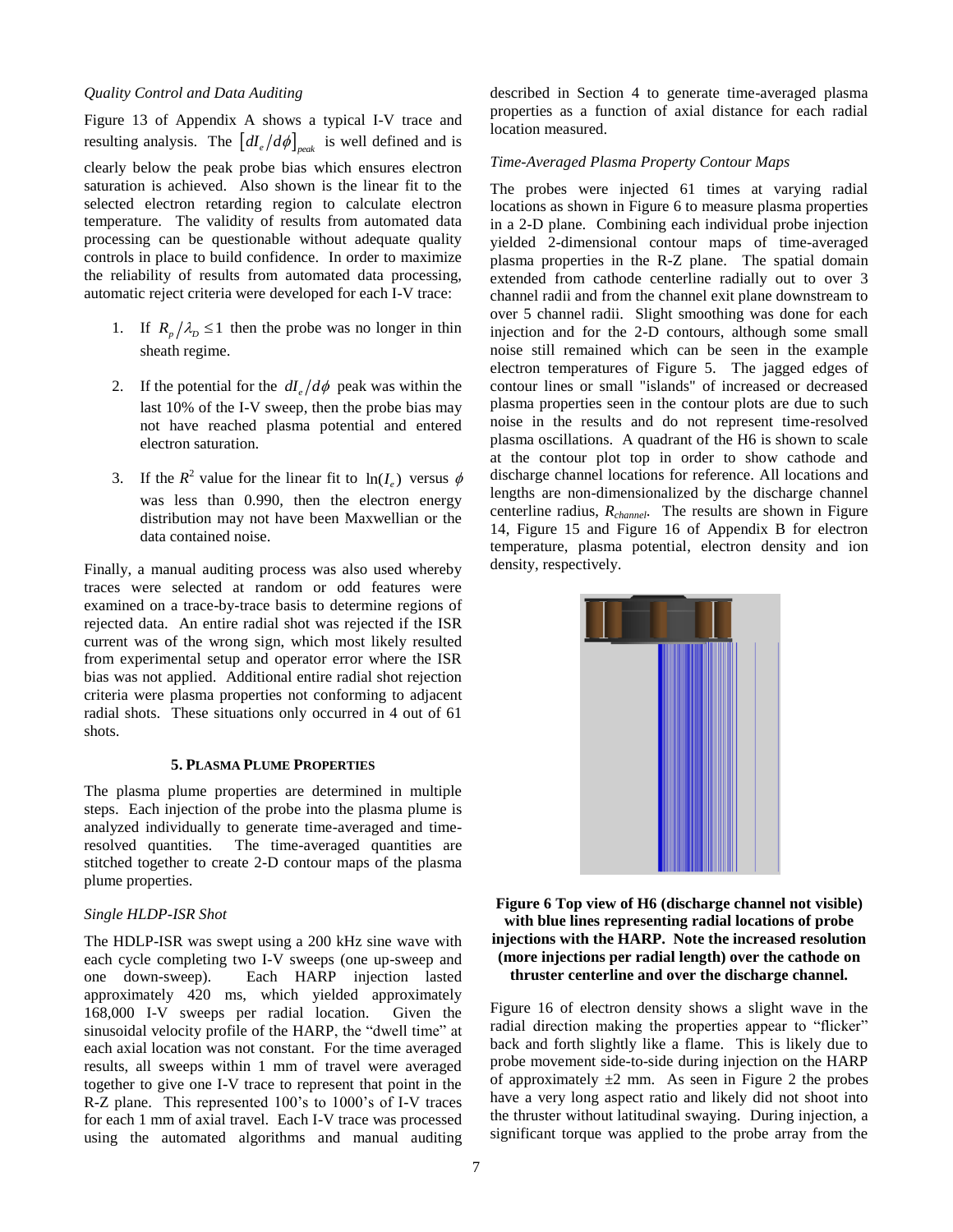HARP while accelerating them towards the thruster. Close inspection of the time-averaged spatial plasma properties data where the radial shots over the discharge channel were spaced 2 mm apart indicated that the probes did not completely sway more than one radial increment, therefore a conservative estimate of 2 mm is assume for the probe location uncertainty both horizontally and vertically.

[Figure 14](#page-15-1) shows the electron temperature contours with a peak near the channel exit as expected. An interesting observation are the streams of hotter electrons emanating from both poles (regions on the thruster face outside the channel) extending out at approximately 5° from the thruster axis. These are close to the magnetic field lines (not shown) in the far field region and will be investigated further in future work.

The plasma potential contours in [Figure 15](#page-15-2) also show the expected increase in plasma potential near the channel exit. The plasma potential is higher for *R/Rchannel* < 1 (the plume region within the discharge channel diameter) and decreases significantly outside the channel diameter. [Figure 15](#page-15-2) has the same shape and similar magnitude as figure 6.43 of Jameson [18] and Figure 5-12 (top) of Reid. [17] Further comparison with Jameson's and Reid's results will be discussed in the next section.

[Figure 16](#page-15-3) shows the electron density which is also peaked over the discharge channel at  $5x10^{17}$  #/m<sup>3</sup>. The electron density is very low near the inner pole and of course is low outside of the channel radius. The general shape of the contours show that as plasma emanates from the entire discharge channel the plasma streams converge towards, but do not cross, thruster centerline.

#### *Time-Resolved Plasma Properties*

Every two traces were averaged together to yield timeresolved plasma properties during each injection. This technique reduced the rate of I-V traces (hence plasma properties) to 200 kHz but averaged out slight differences between up-sweeps and down-sweeps. With approximately 168,000 total I-V traces per injection this resulted in 84,000 I-V traces to calculate plasma properties every  $5 \mu s$ . The same technique used for time-averaged plasma property calculations of automated I-V analysis with manual audits was employed as described in Section 4.

A common sense check was performed whereby the timeresolved properties  $(n_e, T_e, V_p)$  were averaged together for each millimeter of HARP travel and compared to the timeaveraged results obtained by averaging the I-V traces together before calculating plasma properties. [Figure 7](#page-7-0) shows an example of this comparison for the radial location of 1.25 *Rchannel* and the time selected of 227 ms corresponding to an axial location of 2.13 *Rchannel* during injection. As expected, the results are very similar indicating that the time-resolved plasma properties are indeed oscillating about the calculated time-averaged values. The time-averaged plasma properties for the time

segment shown in [Figure 7](#page-7-0) was calculated from over 250 individual I-V sweeps averaged together to create one I-V trace. The time resolved points in [Figure 7](#page-7-0) are at 200 kHz because every other trace was averaged together.

The comparison of time-averaged to the average of timeresolved did not correlate well within  $\sim \frac{1}{4} R_{channel}$  of the cathode or channel exit where the I-V traces became very distorted due to noise. In those situations, the time-averaged values maintained better integrity since over 500 sweeps were averaged together to calculate the plasma properties which was able to average out the noise to generate a clean I-V trace. Therefore, the time-resolved data near the cathode and channel exit were less reliable.



<span id="page-7-0"></span>

Simply counting the number of cycles over the 0.3 ms shown in [Figure 7](#page-7-0) yields estimated 20-30 kHz plasma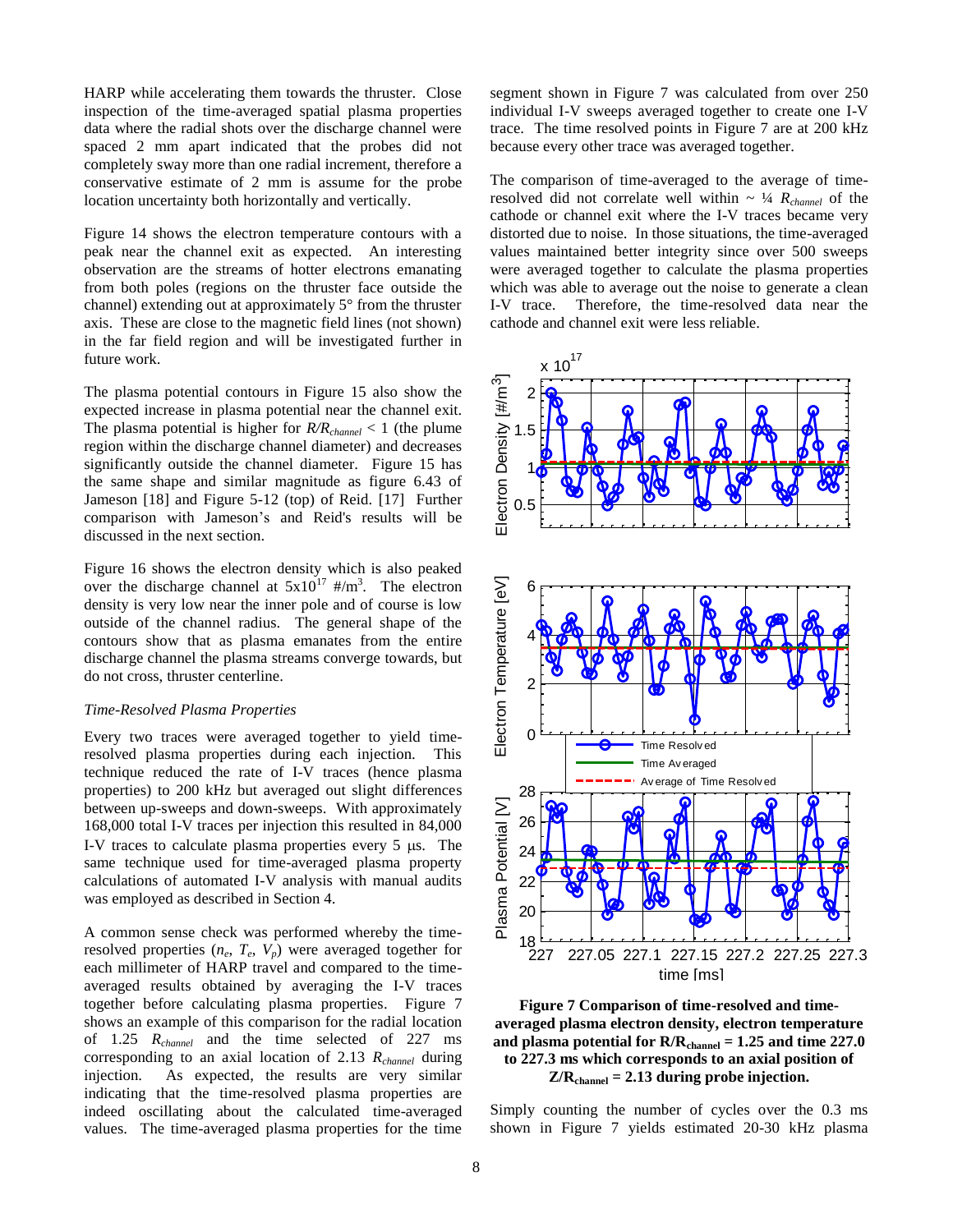property oscillations. This also confirms that measuring plasma properties at 200 kHz is well above the Nyquist criteria for the 10's kHz oscillations present and meaningful time resolved plasma property data is present.

## *Uncertainty Analysis*

A critical component of any experimental investigation is an uncertainty analysis of measurement accuracy (error with respect to true value) and precision (error in repeatability). While Langmuir probe measurements are not renowned for their accuracy, the measurements presented here appear precise as demonstrated in the time-resolved plasma properties of [Figure 7.](#page-7-0) If the oscillations were entirely due to inaccurate measurements, then the points would simply oscillate approximately every other point about the mean bouncing up and down. The time-resolved data shows the properties appear to have a sinusoidal nature with three to four points together above or below the mean before transitioning. As shown in [Figure 7,](#page-7-0) the electron temperature and the plasma potential oscillate by less than 2 eV and 4 V, respectively. If the uncertainty on the measurements were conservatively estimated to be 1 eV and 3 V, which are reasonable values for Langmuir prove measurements, then the time-resolved data would be rendered nearly meaningless. Therefore it is important to distinguish the uncertainty in the mean values (timeaveraged) and uncertainty in the oscillatory values (timeresolved).

During development of the HDLP [35], Lobbia included a detailed discussion and analysis of error. Comparative measurements were made of averaged results from rapidly swept probes (100 kHz) to slowly swept probes (100 Hz) with a difference in measured plasma properties of approximately 23%. Error analysis of the thin sheath relations yielded approximate errors of ∂ne/ne ≈ ∂Te/Te ≈ 10-20% and  $\partial Vp/Vp \approx 10-40\%$ ; however, these are dependent on the local plume conditions tested in [35]. This represents the error in time-resolved values to time-averaged values (error in oscillatory values to the mean). As noted in the numerous Langmuir probe theory reviews [25–32], interpretation of I-V traces to plasma properties is difficult and error prone. Sheath limited electrostatic probe theory has an error on the order of 50% [35] with electron density possibly in error by a factor of 2 or 3 [38]. Based on the preceding discussion, the uncertainty in time-resolved, oscillatory plasmas value to the local mean value will be assumed as 25% and the uncertainty in time-averaged, mean value of a plasma property to the true local value will be assumed as 50%.

#### **6. COMPARISON WITH PREVIOUS RESULTS**

<span id="page-8-0"></span>The next check is to compare the time-averaged values with previous results for the thruster operating at or near this condition. The experimental thesis of Jameson [18] characterized the sensitivity of H6 efficiency which included plume maps at the 300 V, 20 A operating condition (Section 6.2.1). Time-averaged measurements were made of plasma potential and electron temperature using emissive probes and Langmuir probes. The electron temperature and plasma potential in [Figure 7](#page-7-0) can be compared with Figure 6.44 and 6.40 in [18], respectively. For the same location within the plume, the electron temperature is 4 eV in Figure 6.44 of [18] and the time-averaged quantity in shows 3.5 eV. Similarly, the plasma potential is 22-23 V in Figure 6.40 of [18] and the time-averaged quantity in [Figure 7](#page-7-0) shows 23 V. However, the time-resolved quantities in [Figure 7](#page-7-0) show the electron temperature and plasma potential are oscillating a few eV and several volts, respectively, about those average values.

The electron temperature [\(Figure 8](#page-8-1) top) on cathode and channel centerline can be compared with Figure 6.45 and 6.46 of Jameson [18], respectively. Figure 6.46 for channel centerline electron temperatures shows a distinct hump in *T<sup>e</sup>* around  $Z/R_{channel} = 1$ . Close inspection of [Figure 8](#page-8-1) also shows a slight bump from 1 to 1.5 *Z/Rchannel* before settling out to the far field temperature of 2.5 eV. The near field temperature of just over 12 eV is within 1 eV of the value reported by Jameson. Figure 6.45 shows cathode centerline electron temperature with a peak near 8.5 eV inside *Z/Rchannel* = 1 before decreasing while [Figure 8](#page-8-1) shows the peak of 7 eV just inside *Z/Rchannel* = 1. The far field of Figure 6.46 and 6.45 are 4 eV while in [Figure 8](#page-8-1) for the same location the electron temperature is 3.2 eV. Therefore, the same trends are observed between Jameson's research and this investigation with slight differences in magnitudes that are within 1 eV.



<span id="page-8-1"></span>**Figure 8 Electron temperature (top) and plasma potential (bottom) on cathode centerline (solid blue) and channel centerline (dashed green) for comparison with Jameson [18] and Reid [17].**

The plasma potential [\(Figure 8](#page-8-1) bottom) on cathode and channel centerline can be compared with Figure 6.41 and 6.42 of Jameson [18], respectively. The far field of Figure 6.41 and 6.42 are between 20 and 25 V which is close to the far field in [Figure 8](#page-8-1) of 25 V. The near field for channel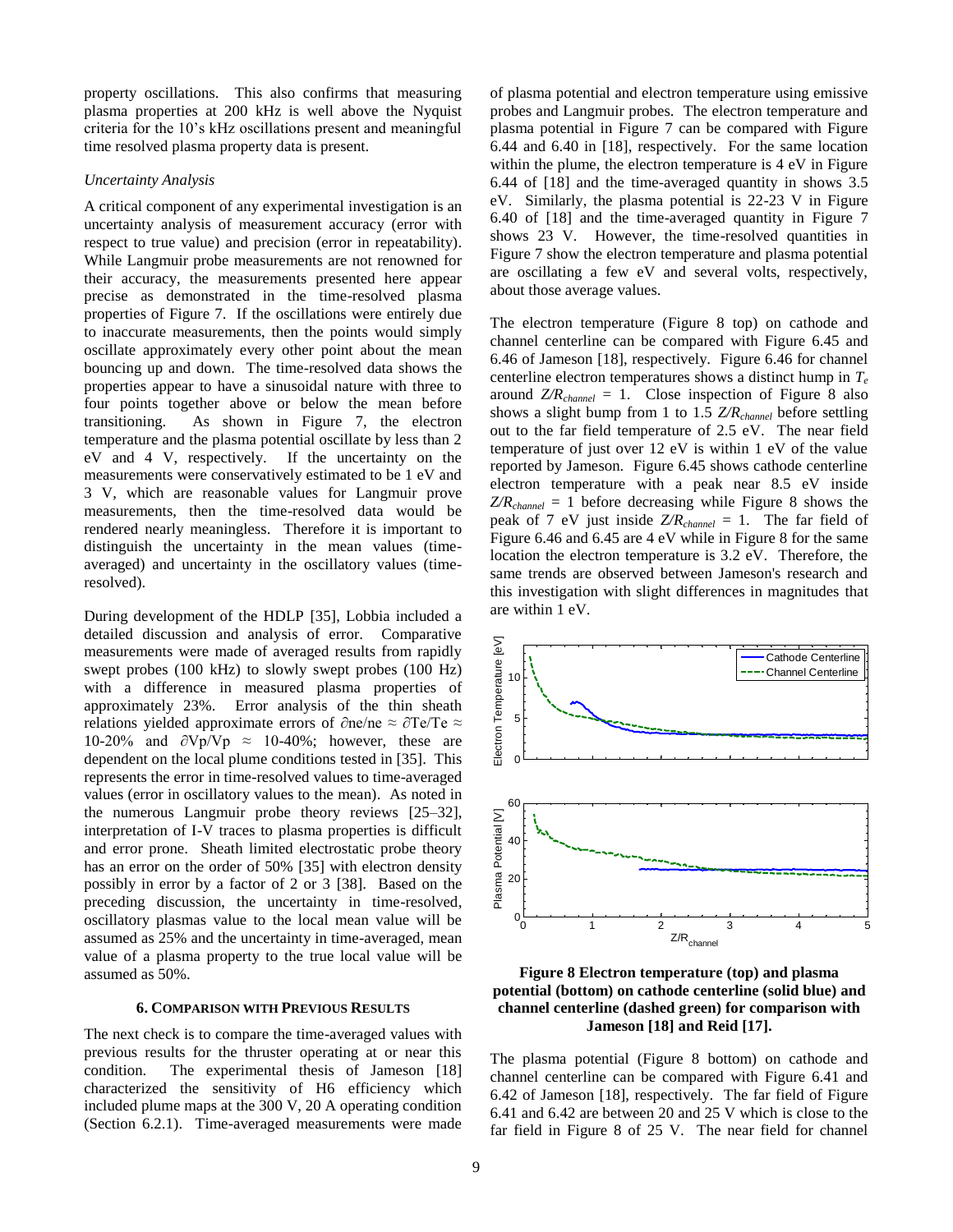centerline in [Figure 8](#page-8-1) is 54 V while in Figure 6.42 it is only 38 V. Reid [17] also measured plasma potential and electron temperature using emissive and Langmuir probes, but at 300 V and 20 mg/s flow which is not exactly the test case here. Based on Figure 7-20 of Reid for 20 mg/s a plasma potential on channel centerline of 40-50 V peak would be expected at *Z/Rchannel* = 0.16 (minimum value in [Figure 8\)](#page-8-1). Again, similar trends are observed but the plasma potentials in Reid and this investigation are higher than Jameson.

#### **7. ANALYSIS AND DISCUSSION**

<span id="page-9-0"></span>The value of high speed probes is displayed by the ability to extract oscillatory plasma behavior through PSD analysis or transient properties through time history analysis.

# *Power Spectral Density (PSD)*

In order to further investigate the plasma oscillations evident in [Figure 7,](#page-7-0) the PSD was calculated for both ion and electron density and compared to discharge current for channel centerline (*R/Rchannel* = 1). Approximately 2/3 of the time history signal was used for the PSD shown in [Figure 9,](#page-9-1) which was a majority of the axial extent. However, even using a small selection of time history yields the same results.

The distinguishing features in [Figure 9](#page-9-1) are the frequency peaks in both ion and electron density. The peaks correspond to oscillations at 16, 20, 24 and 28 kHz, which agrees with the rough observation in [Figure 7.](#page-7-0) What is also immediately obvious is the lack of corresponding peaks in the thruster discharge current, which only displays the broad breathing mode peak between approximately 10-15 kHz. Previous high-speed investigations [3] on different HETs have noted the electron density oscillations to follow the discharge current (with an appropriate time-of-flight delay), which showed a more distinctly peaked breathing mode. However, those measurements were farther out in the plume and did not approach the channel exit plane as closely as this investigation.

In order to confirm the presence of peaked frequency oscillations differing from the breathing mode, a PSD was generated with the FastCam in [Figure 10](#page-9-2) which only analyzes the azimuthally varying light intensity [12, 24] and does not calculate plasma properties. The frequencies of a 2-D PSD correspond to a local frequency that would be measured in a fixed location within the thruster. The  $m = 0$ mode in [Figure 10](#page-9-2) corresponds to the breathing mode, which is a global brightening and dimming of the entire thruster discharge channel. The shape matches the discharge current in [Figure 9](#page-9-1) (note the ordinate axis units are arbitrary) as expected from previous investigations [24]. The modes for  $m \geq 1$  correspond to the number of spokes present. As seen in [Figure 10](#page-9-2) the modes can "smear" into each other due to the turbulent discharge [24] where they exhibit the same peaks, so the important peak for each mode is the value where it dominates:  $m = 5$  peaks at 16 kHz,  $m =$  6 peaks at 20 kHz,  $m = 7$  peaks at 23 kHz and  $m = 8$  peaks at 28 kHz. Based on these frequencies and modes using the analysis from [24], the expected spoke velocity (the linear speed with which the spoke is traveling azimuthally around the channel) is 1600-1800 m/s.



<span id="page-9-1"></span>**Figure 9 Power Spectral Density for thruster discharge current, ion density and electron density for** *R/Rchannel* **= 1. Frequency peaks match those identified with the FastCam in [Figure 10.](#page-9-2)**



<span id="page-9-2"></span>**Figure 10 Power Spectral Density for plasma oscillations from FastCam based on the analysis techniques described in [11, 12].**

As shown in [Figure 10,](#page-9-2) the FastCam detected the exact same frequency peaks as noted in the ion and electron density. This exciting result provides the first confirmation that observed spokes have a direct correlation to transient plasma properties in the thruster downstream plume. One possible interpretation is that the spokes (bright regions in the discharge channel) correspond to increased ionization zones and increased plasma density moving azimuthally in the discharge channel. These regions of increased density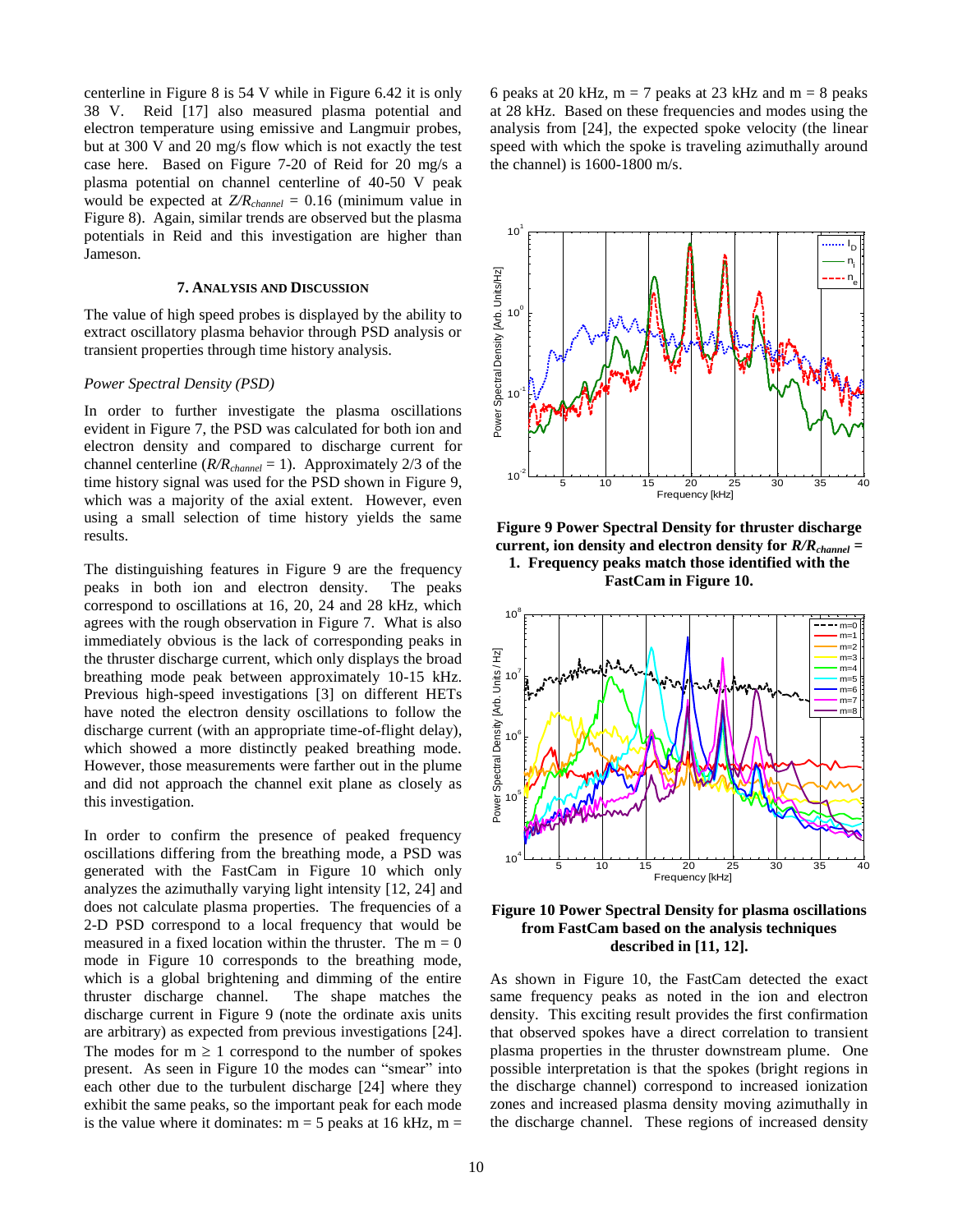would produce density peaks that would then move axially outward (downstream) into the plume where probes in a fixed plane would measure them as plasma oscillations but could not determine whether they were generated from the global breathing mode (axial oscillations) or from azimuthally moving spokes (azimuthal oscillations). If the spokes are indeed azimuthally moving regions of increased ion density, then azimuthally spaced probes should detect a time of arrival difference in density measurements that would correlate to the spoke velocity.

# *Time Delay from Spaced Probes*

Vertically spaced probes as seen in [Figure 2](#page-2-1) were used to identify azimuthal plasma waves by identifying signal delays via cross correlation. The probes were not perfectly azimuthally spaced with the bottom probe on channel centerline  $(R/R_{channel} = 1)$  and the top probe at a radius of  $R/R_{channel} = 1.05$ , but the difference was negligible so the probes are approximated as azimuthally spaced by 19°. In order to investigate azimuthal density delays, the probes shown in [Figure 2](#page-2-1) were both operated in ion saturation instead of the bottom as an HDLP and the top as ISR; although different techniques for biasing and sweeping produced similar results. This enabled time delay measurements of the signals where a clear time delay can be identified. The top plot of [Figure 11](#page-10-1) shows a normalized ion density time history from the bottom probe (Probe 1) and the top probe (Probe 2) for *R/Rchannel* = 1 at a time of 282 ms corresponding to an axial location of  $Z/R_{channel} = 1.13$ . Cross-correlation between the signals yielded a  $14.4 \text{ }\mu\text{s}$ delay and the shifted Probe 2 signal in the bottom plot clearly shows how well correlated the signals are. The probe spacing was 26.5 mm yielding a spoke velocity of 1840 m/s in the E×B direction. An assumed uncertainty of  $2 \text{ }\mu\text{s}$  in the delay and  $2 \text{ }\text{mm}$  in the probe position as previously discussed yields a spoke velocity uncertainty of approximately 400 m/s. The discussion in Section 5 regarding the difficulties with uncertainty analysis of Langmuir probe data is rendered moot since the frequencies identified in the PSD [\(Figure 9\)](#page-9-1) and the delay calculated by vertically spaced probes [\(Figure 11\)](#page-10-1) do not rely on the magnitude of plasma density oscillations or the mean value.

[Figure 12](#page-10-2) schematically shows the postulate that spokes represent increased ion production zones. As the spoke rotates, this ion production zone moves azimuthally but the ions produced always move axially once created thereby creating a helical structure within the plume of increased ion density. Note there are always ions being produced in the discharge channel, regardless of spoke location, so there is a constant axial stream of plasma emanating from everywhere in the discharge channel. This possible helical structure would exist in addition to the plume generated globally in the discharge channel. With a spoke velocity of 1800 m/s and an approximate axial ion velocity of 18,000 m/s, the helix angle would be approximately 6°.



<span id="page-10-1"></span>**Figure 11 Probe 1 and 2 both in ion saturation clearly**  showing coherent plasma oscillations. A 14.4  $\mu$ s **azimuthal signal delay was detected by cross-correlation with a Pearson correlation coefficient of 0.86. The bottom plot shows Probe 2 shifted by 14.4 µs to demonstrate how well correlated the signals were.**



<span id="page-10-2"></span>

#### **8. SUMMARY**

<span id="page-10-0"></span>The methods and tools for high-speed plasma diagnostics including the newly developed HDLP-ISR and the previously discussed FastCam have been described. The time-averaged plasma properties were shown to correlate in general with previous H6 results in similar operating conditions. The time-resolved quantities oscillated about the averaged values demonstrating confidence in the timeresolved plasma properties of  $n_e$ ,  $V_p$  and  $T_e$  from which PSDs and other transient analyses can be performed. The ion and electron density PSD showed interesting peaks at 16, 20, 24 and 28 kHz that did not correlate to the breathing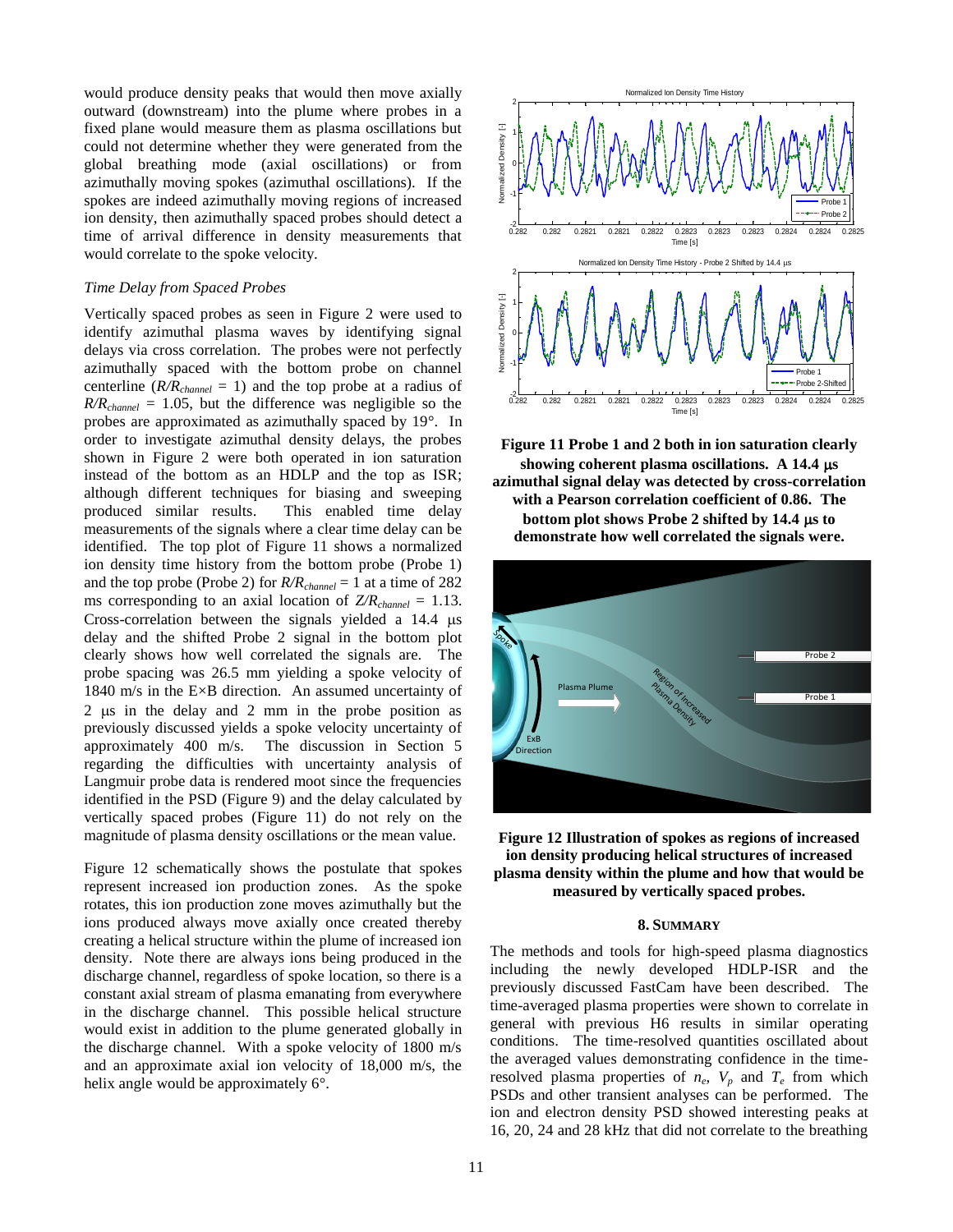mode but correlated exactly to azimuthally moving spokes in the thruster observed with high-speed imaging. The time delay from vertically spaced probes suggested a spoke velocity of 1800 m/s which correlates with the results from FastCam analysis. While plasma oscillations due to breathing mode have been observed regularly, the results presented here are the first to positively correlate observed spokes with plasma plume oscillations. The efficiency and stability of HETs is related to the breathing mode and spoke mode oscillations, therefore identification, characterization and understanding of these oscillations including how they originate and interact are an important step to developing end-to-end first principle models of HET operation. Subsequent publications will expand on the results of this testing, investigate the relation between oscillations and electron transport, and finally feed back into the design and integration of HETs into spacecraft systems.

#### **ACKNOWLEDGEMENTS**

<span id="page-11-0"></span>The primary author acknowledges this work was supported by a NASA Office of the Chief Technologist's Space Technology Research Fellowship. The secondary author acknowledges the support of a NASA Strategic University Research Project Grant. A portion of this research was carried out at the Jet Propulsion Laboratory, California Institute of Technology, under a contract with the National Aeronautics and Space Administration and funded through the Director's Research and Development Fund program. The primary author would like to thank Dr. Robert Lobbia for development of and assistance with the HDLP system. The authors would also like to thank Ray Liang, doctoral candidate at PEPL, for the design and construction of the motion stage mounting structure used in this experiment.

#### **REFERENCES**

- <span id="page-11-1"></span>[1] D. Goebel and I. Katz, *Fundamentals of Electric Propulsion : Ion and Hall Thrusters*. Hoboken N.J.: Wiley, 2008.
- [2] E. Y. Choueiri, "Plasma oscillations in Hall thrusters," *Physics of Plasmas*, vol. 8, no. 4, p. 1411, 2001.
- [3] R. Lobbia, M. Sekerak, R. Liang, and A. Gallimore, "High-speed Dual Langmuir Probe Measurements of the Plasma Properties and EEDFs in a HET Plume," paper no. IEPC-2011-168, presented at the 32nd International Electric Propulsion Conference, Wiesbaden, Germany, 2011.
- [4] R. B. Lobbia, "A Time-resolved Investigation of the Hall Thruster Breathing Mode," Ph.D. Dissertation, Dept. of Aerospace Eng., University of Michigan, Ann Arbor, MI, 2010.
- [5] E. Chesta, C. M. Lam, N. B. Meezan, D. P. Schmidt, and M. A. Cappelli, "A characterization of plasma fluctuations within a Hall discharge," *IEEE Transactions on Plasma Science*, vol. 29, no. 4, pp. 582–591, Aug. 2001.
- [6] J. P. Boeuf and L. Garrigues, "Low frequency oscillations in a stationary plasma thruster," *Journal*

*of Applied Physics*, vol. 84, no. 7, p. 3541, 1998.

- [7] J. Fife, M. Martinez-Sánchez, and J. Szabo, "A Numerical Study of Low-Frequency Discharge Oscillations in Hall Thrusters," presented at the 33rd AIAA/ASME/SAE/ASEE Joint Propulsion Conference & Exhibit, Seattle, WA, 1997.
- [8] S. Barral and Z. Peradzyński, "Ionization oscillations" in Hall accelerators," *Physics of Plasmas*, vol. 17, no. 1, 2010.
- [9] G. S. Janes and R. S. Lowder, "Anomalous Electron Diffusion and Ion Acceleration in a Low-Density Plasma," *Physics of Fluids*, vol. 9, no. 6, p. 1115, 1966.
- [10] M. McDonald, "Electron Transport in Hall Thrusters," Ph.D. Dissertation, Applied Physics, University of Michigan, Ann Arbor, MI, 2012.
- [11] M. McDonald and A. Gallimore, "Parametric Investigation of the Rotating Spoke Instability in Hall Thrusters," paper no. IEPC-2011-242, presented at the 32nd International Electric Propulsion Conference, Wiesbaden, Germany, 2011.
- [12] M. S. McDonald and A. D. Gallimore, "Rotating Spoke Instabilities in Hall Thrusters," *IEEE Transactions on Plasma Science*, vol. 39, no. 11, pp. 2952–2953, Nov. 2011.
- [13] Y. Raitses, M. Griswold, L. Ellison, J. Parker, and N. Fisch, "Studies of Rotating Spoke Oscillations in Cylindrical Hall Thrusters," paper no. AIAA 2012- 4179, presented at the 48th AIAA/ASME/SAE/ASEE Joint Propulsion Conference, Atlanta, GA, 2012.
- [14] C. L. Ellison, Y. Raitses, and N. J. Fisch, "Crossfield electron transport induced by a rotating spoke in a cylindrical Hall thruster," *Physics of Plasmas*, vol. 19, no. 1, 2012.
- [15] D. Brown and A. Gallimore, "Investigation of Low Discharge Current Voltage Hall Thruster Operating Modes and Ionization Processes," paper no. IEPC-2009-074, presented at the 31st International Electric Propulsion Conference, Ann Arbor, MI, 2009.
- [16] R. Hofer, D. Goebel, I. Mikellides, and I. Katz, "Design of a Laboratory Hall Thruster with Magnetically Shielded Channel Walls, Phase II: Experiments," paper no. AIAA 2012-3789, presented at the 48th AIAA/ASME/SAE/ASEE Joint Propulsion Conference & Exhibit, Atlanta, GA, 2012.
- [17] B. M. Reid, "The Influence of Neutral Flow Rate in the Operation of Hall Thrusters," Ph.D. Dissertation, Dept. of Aerospace Eng., University of Michigan, Ann Arbor, MI, 2009.
- [18] K. K. Jameson, "Investigation of hollow cathode effects on total thruster efficiency in a 6 kW Hall thruster," Ph.D. Dissertation, Dept. of Aerospace Eng., University of California, Los Angeles, Los Angeles, CA, 2008.
- [19] D. L. Brown, "Investigation of Low Discharge Voltage Hall Thruster Characteristics and Evaluation of Loss Mechanisms," Ph.D. Dissertation, Dept. of Aerospace Eng., University of Michigan, Ann Arbor, MI, 2009.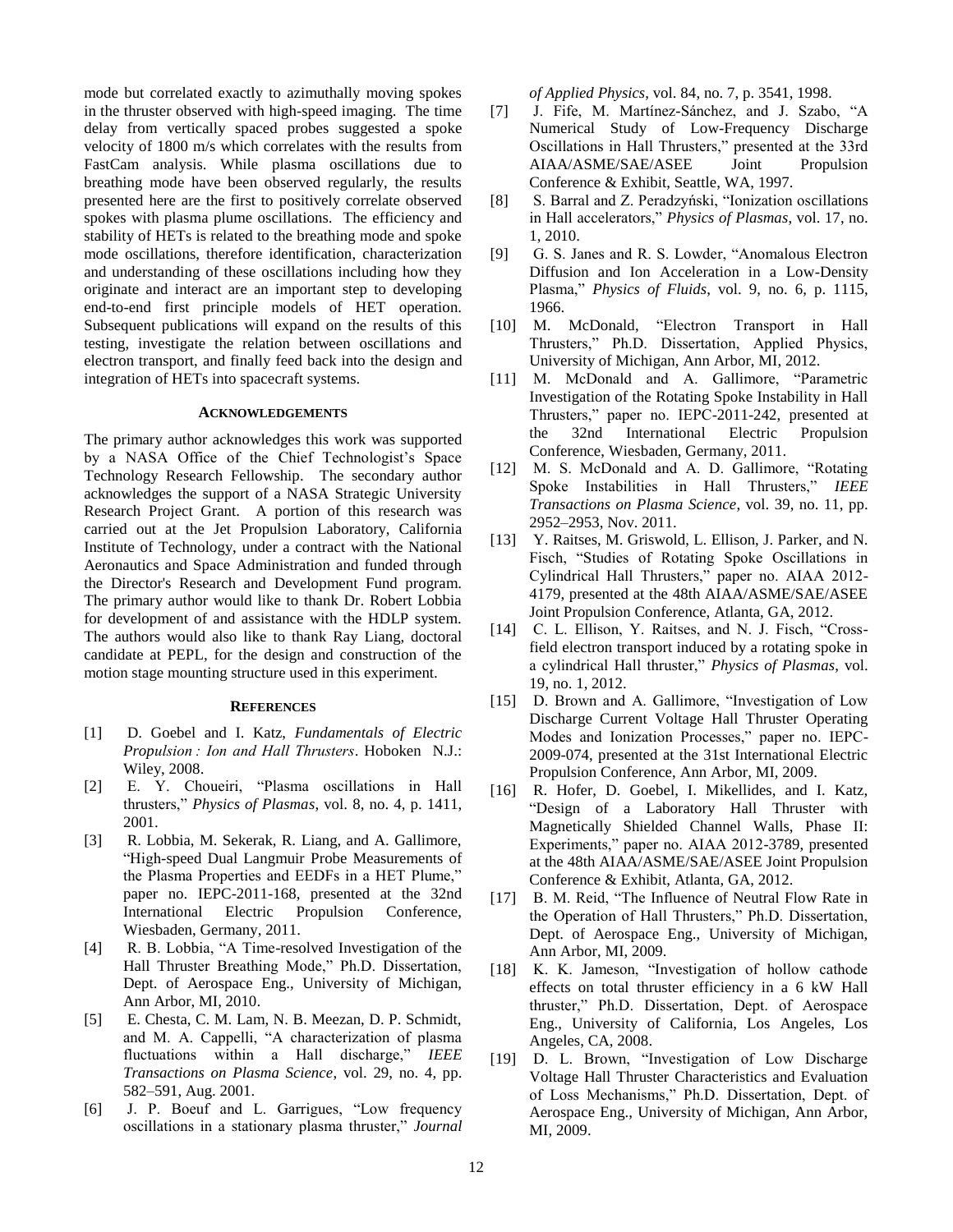- [20] R. Shastry, "Experimental Characterization of the Near-Wall Region in Hall Thrusters and its Implications on Performance and Lifetime," Ph.D. Dissertation, Dept. of Aerospace Eng., University of Michigan, Ann Arbor, MI, 2011.
- [21] W. Huang, "Study of Hall Thruster Discharge Channel Wall Erosion via Optical Diagnostics," Ph.D. Dissertation, Dept. of Aerospace Eng., University of Michigan, Ann Arbor, MI, 2011.
- [22] R. Hofer, I. Mikellides, I. Katz, and D. Goebel, "Wall Sheath and Electron Mobility Modeling in Hybrid-PIC Hall Thruster Simulations," paper no. AIAA 2007-5267, presented at the 43rd AIAA/ASME/SAE/ASEE Joint Propulsion Conference & Exhibit, Cincinnati, OH, 2007.
- [23] I. Mikellides, I. Katz, R. Hofer, and D. Goebel, "Hall-Effect Thruster Simulations with 2-D Electron Transport and Hydrodynamics Ions," paper no. IEPC-2009-114, presented at the 31st International Electric Propulsion Conference, Ann Arbor, MI, 2009.
- [24] M. McDonald, C. Bellant, B. St Pierre, and A. Gallimore, "Measurement of Cross-Field Electron Current in a Hall Thruster Due to Rotating Spoke Instabilities," paper no. AIAA 2011-5810, presented at the 47th AIAA/ASME/SAE/ASEE Joint Propulsion Conference & Exhibit, San Diego, CA, 2011.
- [25] F. F. Chen, "Electric Probes," in *Plasma Diagnostic Techniques*, R. H. Huddlestone, Ed. New York: Academic Press, 1965, pp. 113–200.
- [26] B. E. Cherrington, "The use of electrostatic probes for plasma diagnostics - A review," *Plasma Chemistry and Plasma Processing*, vol. 2, no. 2, pp. 113–140, Jun. 1982.
- [27] N. Hershkowitz, "How Langmuir Probes Work," in *Plasma diagnostics.*, vol. 1. Discharge parameters and chemistry, 2 vols., O. Auciello and D. L. Flamm, Eds. Boston: Academic Press, 1989, pp. 113–183.
- [28] R. H. Huddlestone, Ed., *Plasma diagnostic techniques*. New York: Academic Press, 1965.
- [29] I. H. Hutchinson and Cambridge University Press, *Principles of Plasma Diagnostics*. Cambridge: Cambridge University Press, 2002.
- [30] L. Schott, "Electrical Probes," in *Plasma Diagnostics*, W. Lochte-Holtgreven, Ed. Amsterdam: North-Holland Publishing Company, 1968, pp. 668– 731.
- [31] J. D. Swift and M. J. R. Schwar, *Electrical probes for plasma diagnostics*. London; New York: Iliffe Books; American Elsevier, 1969.
- [32] M. A. Lieberman and A. J. Lichtenberg, *Principles of plasma discharges and materials processing*. Hoboken, N.J.: Wiley-Interscience, 2005.
- [33] R. B. Lobbia and A. D. Gallimore, "High-speed dual Langmuir probe," *Review of Scientific Instruments*, vol. 81, no. 7, p. 073503, 2010.
- [34] R. B. Lobbia and A. D. Gallimore, "Temporal limits of a rapidly swept Langmuir probe," *Physics of Plasmas*, vol. 17, no. 7, p. 073502, 2010.
- [35] R. B. Lobbia, "A Time-resolved Investigation of the

Hall Thruster Breathing Mode," Ph.D. Dissertation, University of Michigan, Ann Arbor, MI, 2010.

- [36] F. W. Crawford and R. Gard, "Low-Frequency Impedance Characteristics of a Langmuir Probe in a Plasma," *Journal of Applied Physics*, vol. 37, no. 1, p. 180, 1966.
- [37] R. R. Hofer, "Development and characterization of high-efficiency, high-specific impulse xenon Hall thrusters.," Ph.D. Dissertation, Dept. of Aerospace Eng., 2004.
- [38] K. A. Graf, "Comparison of Langmuir Probe and Microwave Diagnostic Techniques," *Journal of Applied Physics*, vol. 38, no. 11, p. 4466, 1967.

## **BIOGRAPHIES**

<span id="page-12-0"></span>

*Michael Sekerak received a B.S. in Mechanical Engineering from Illinois Institute of Technology in 1999 and an M.S. in Aeronautics and an Engineer's Degree from California Institute of Technology in 2001 and 2005, respectively, while conducting research at NASA JPL. He served in* 

*the Army as a cavalry officer including one combat tour in Iraq and the Missile Warning Center in Cheyenne Mountain. He is a Major in the Air Force Reserves teaching with the Reserve National Security Space Institute. Prior to the Ph.D. program at University of Michigan, he was an aerospace engineer with the Missile Systems group at Sandia National Laboratories.*



*Michael McDonald received B.S.E. degrees in Aerospace Engineering and Engineering Physics and the Ph.D. degree in Applied Physics from the University of Michigan, Ann Arbor, MI in 2006 and 2011, respectively. He was previously a National Science Foundation* 

*Graduate Research Fellow and is currently a postdoctoral research scientist at the University of Michigan Plasmadynamics and Electric Propulsion Laboratory, conducting investigations into cross-field electron transport mechanisms in the Hall thruster plasma. His research interests include high-speed plasma diagnostics, digital signal processing including image processing, low-temperature plasma physics and plasma instabilities, and electric spacecraft propulsion.*



*Richard Hofer received the B.S.E. degree in mechanical engineering and the B.S.E., M.S.E, and Ph.D. degrees in aerospace engineering from the University of Michigan, Ann Arbor, MI, in 1998, 1998, 2000, and 2004, respectively. He is a Senior Engineer at the Jet Propulsion Laboratory where he is the* 

*technology lead responsible for the development and*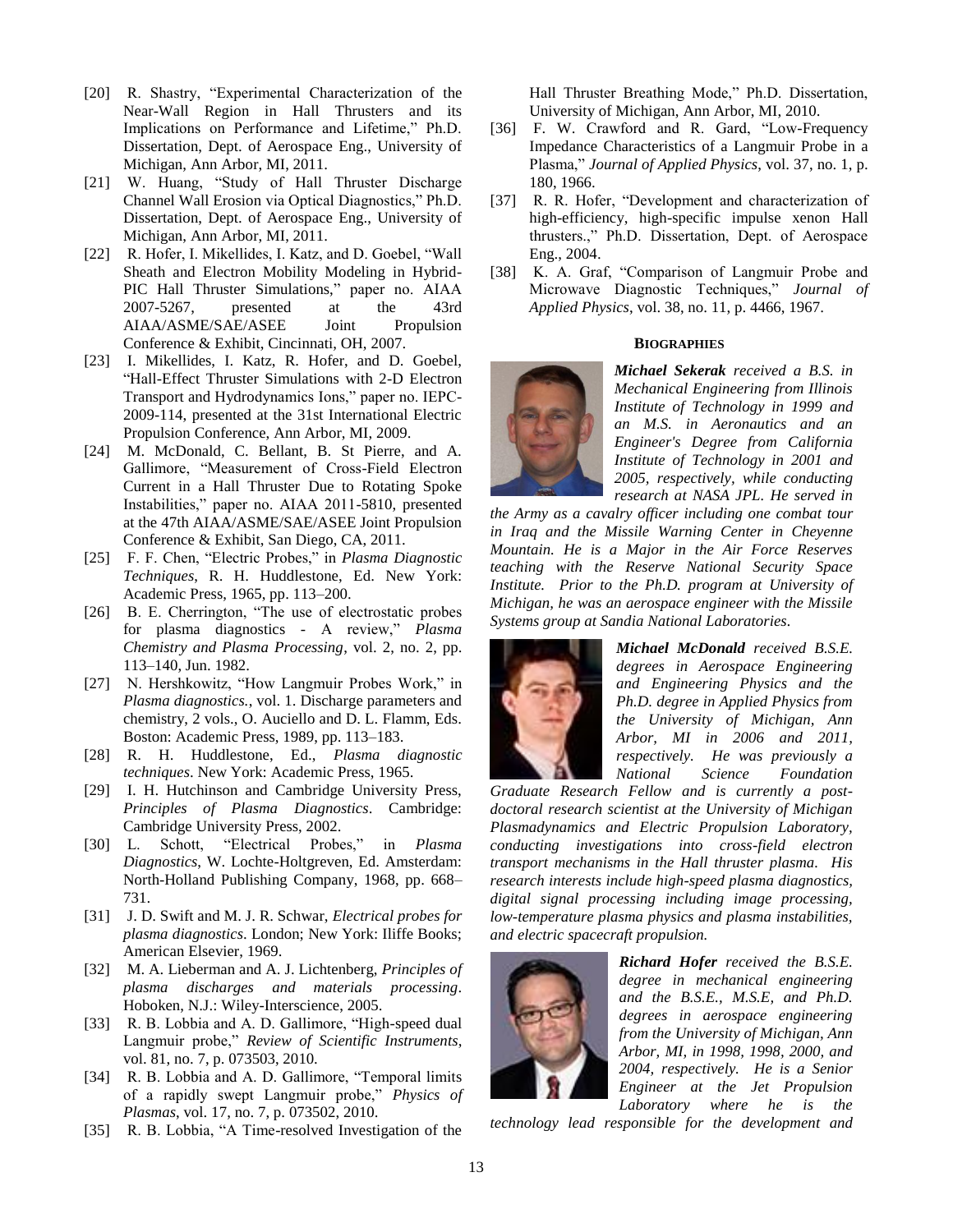*qualification of Hall thrusters for deep space missions. He is a recognized expert in Hall thruster design, having designed several advanced Hall thrusters ranging in power from 1 to 100 kW. Thruster technology developed by Dr. Hofer is now used in every internal Hall thruster development of the United States Government. In 2011, he received the NASA Exceptional Achievement Medal and the JPL Lew Allen Award for Excellence. Dr. Hofer is an Associate Fellow of the AIAA and a member of the AIAA Electric Propulsion Technical Committee. He has authored over 65 technical publications in the field of electric propulsion.*



*Alec Gallimore is an Arthur F. Thurnau Professor of Aerospace Engineering at the University of Michigan where he directs the Plasmadynamics and Electric Propulsion Laboratory. He received his B.S. in Aeronautical Engineering from Rensselaer, and his M.A. and* 

*Ph.D. degrees in Aerospace Engineering with an emphasis in plasma physics from Princeton. His primary research interests include electric propulsion, plasma diagnostics, use of plasma for environmental remediation, and nano-particle physics. He is the author of 300 journal and conference papers on electric propulsion and plasma physics, and is a Fellow of the American Institute of Aeronautics and Astronautics (AIAA).*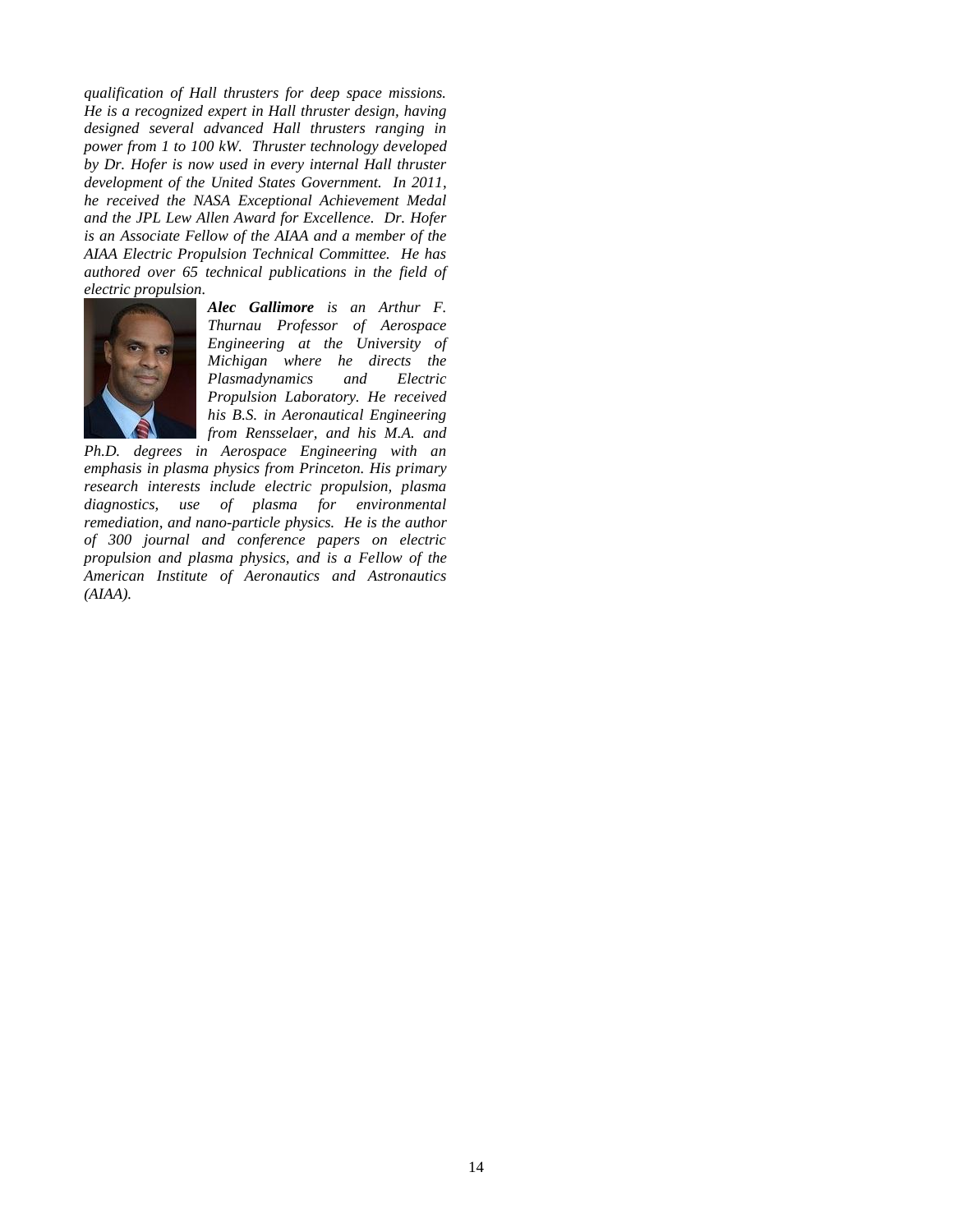# **APPENDIX A**

<span id="page-14-0"></span>

<span id="page-14-1"></span>**Figure 13 Example I-V analysis at** *R/Rchannel* **=** *Z/Rchannel* **= 1 showing the I-V trace, the natural log of electron current and**  the linear fit for  $T_e$  calculation, and  $dI_e/d\phi$  with the peak identified for  $V_p$  and  $I_{e\ sat}$ .